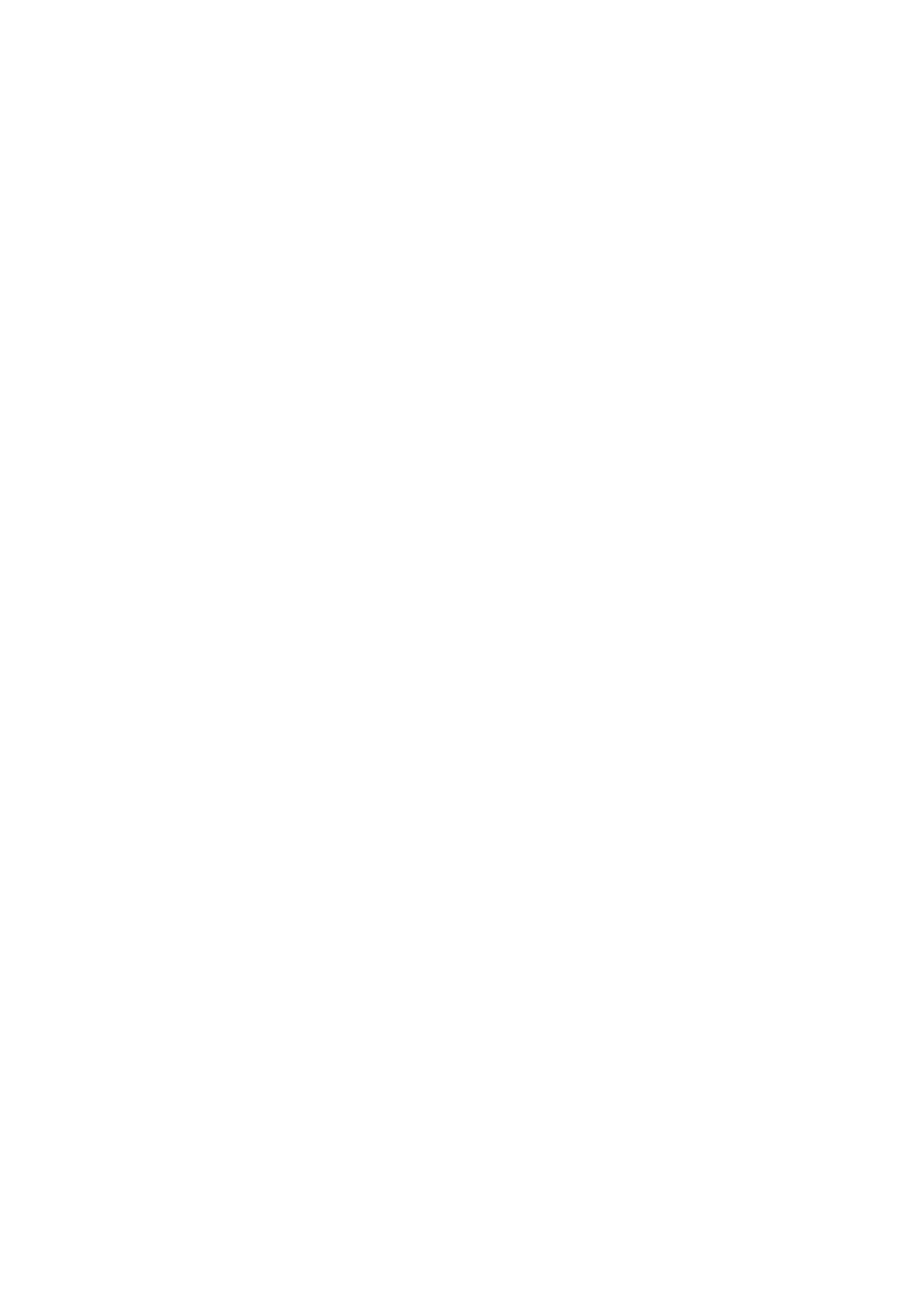### **I. Blue Mountain Lake**

U.S.A

Adriondack Folk Song arr Overington



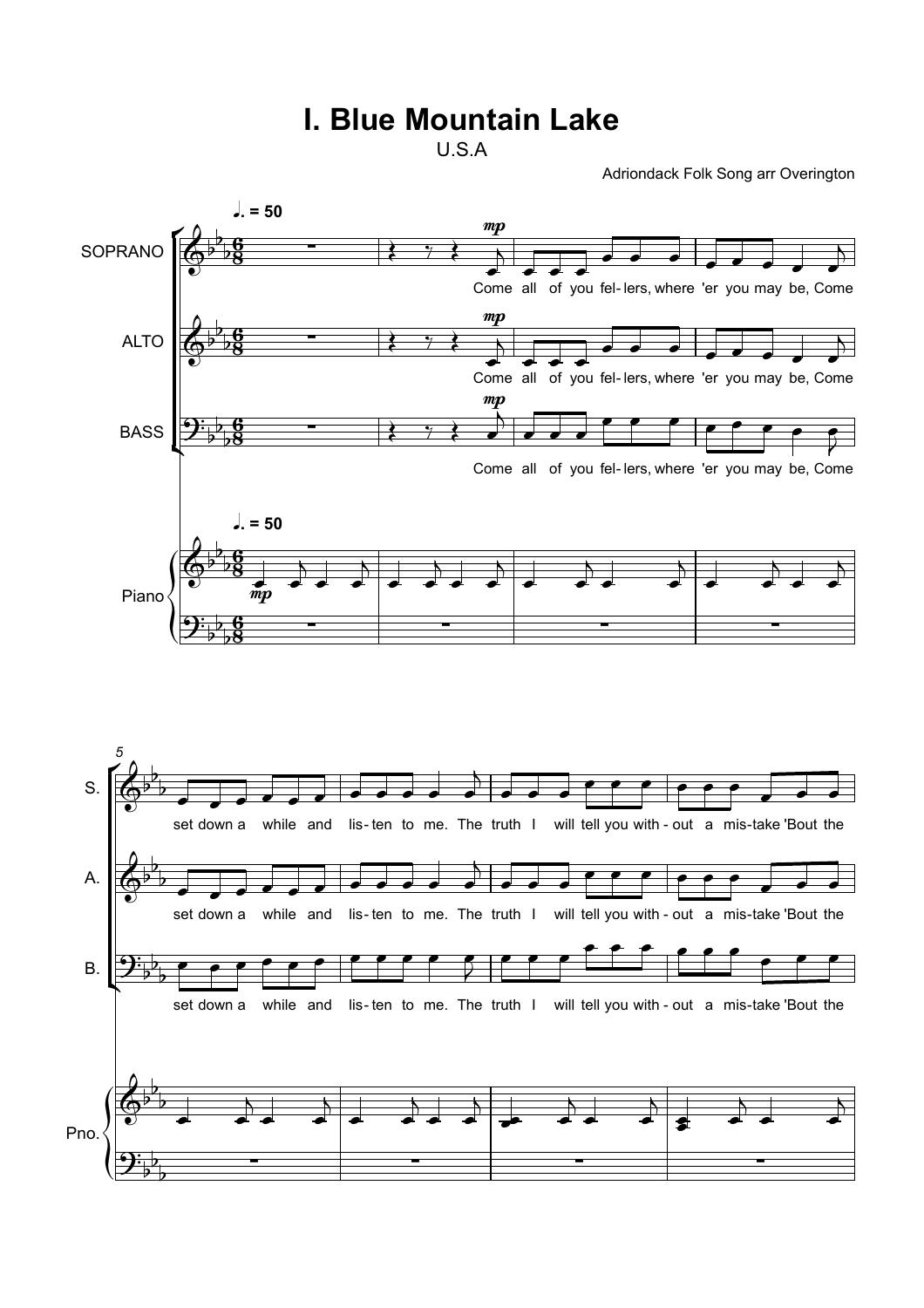

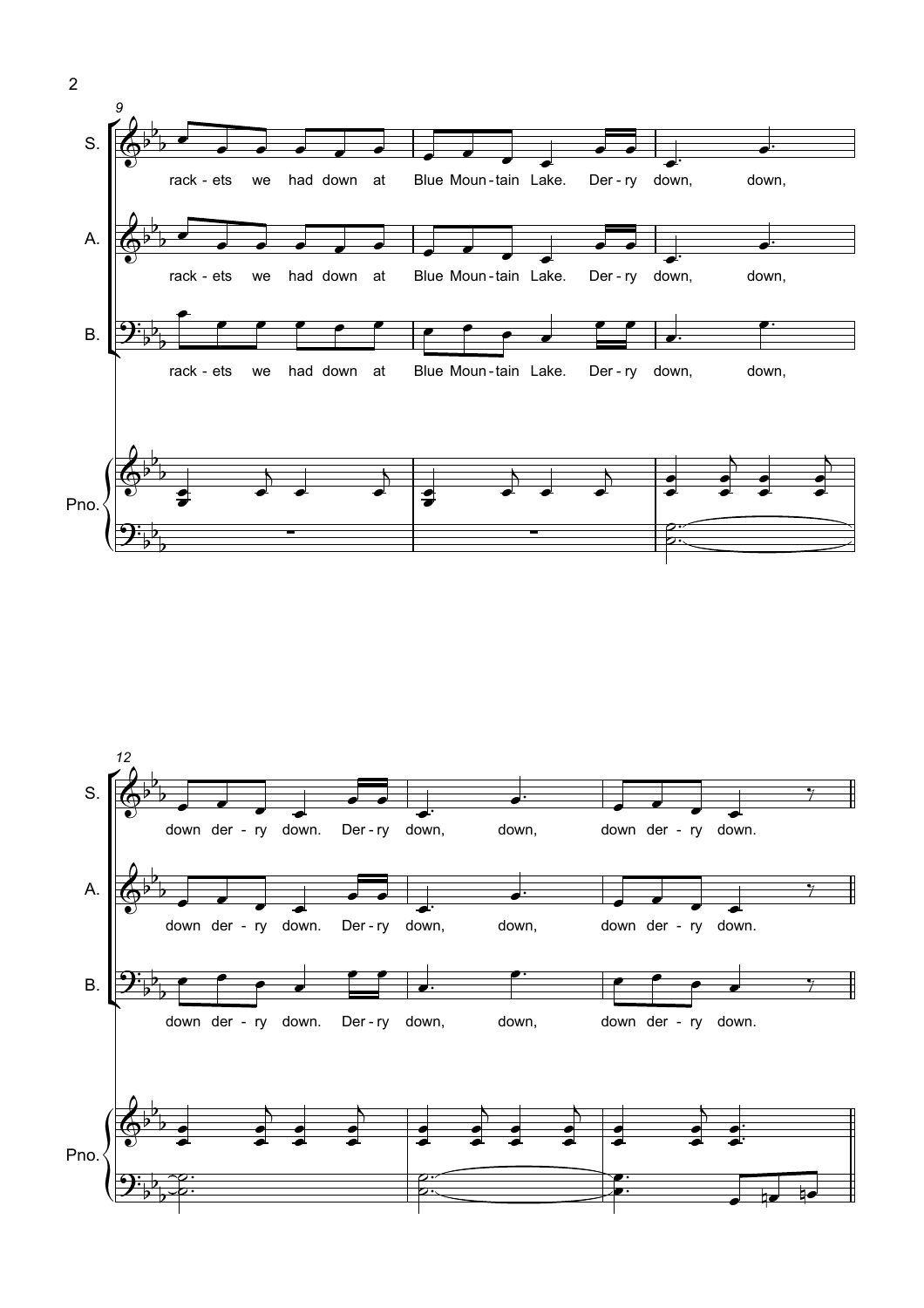

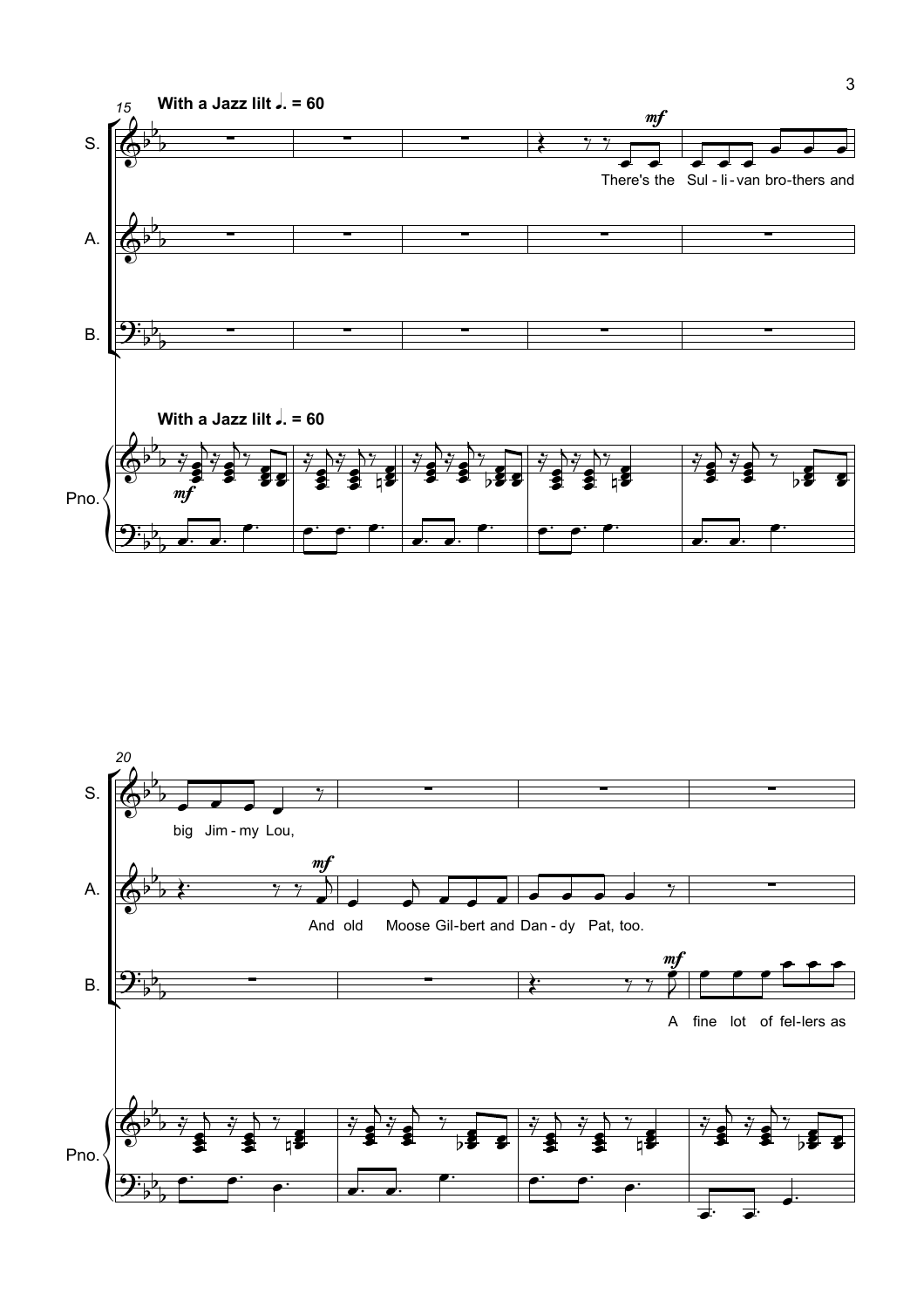

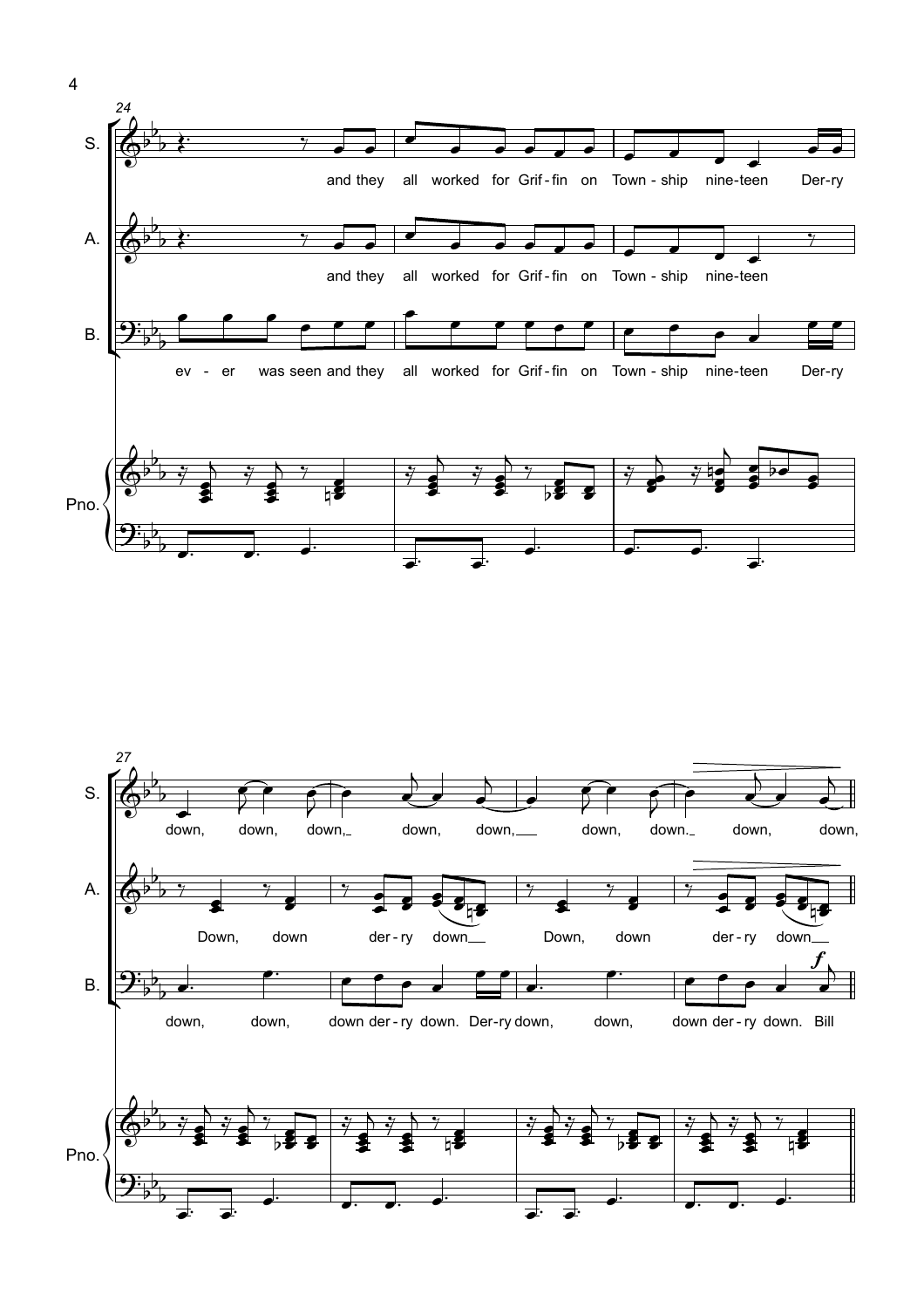

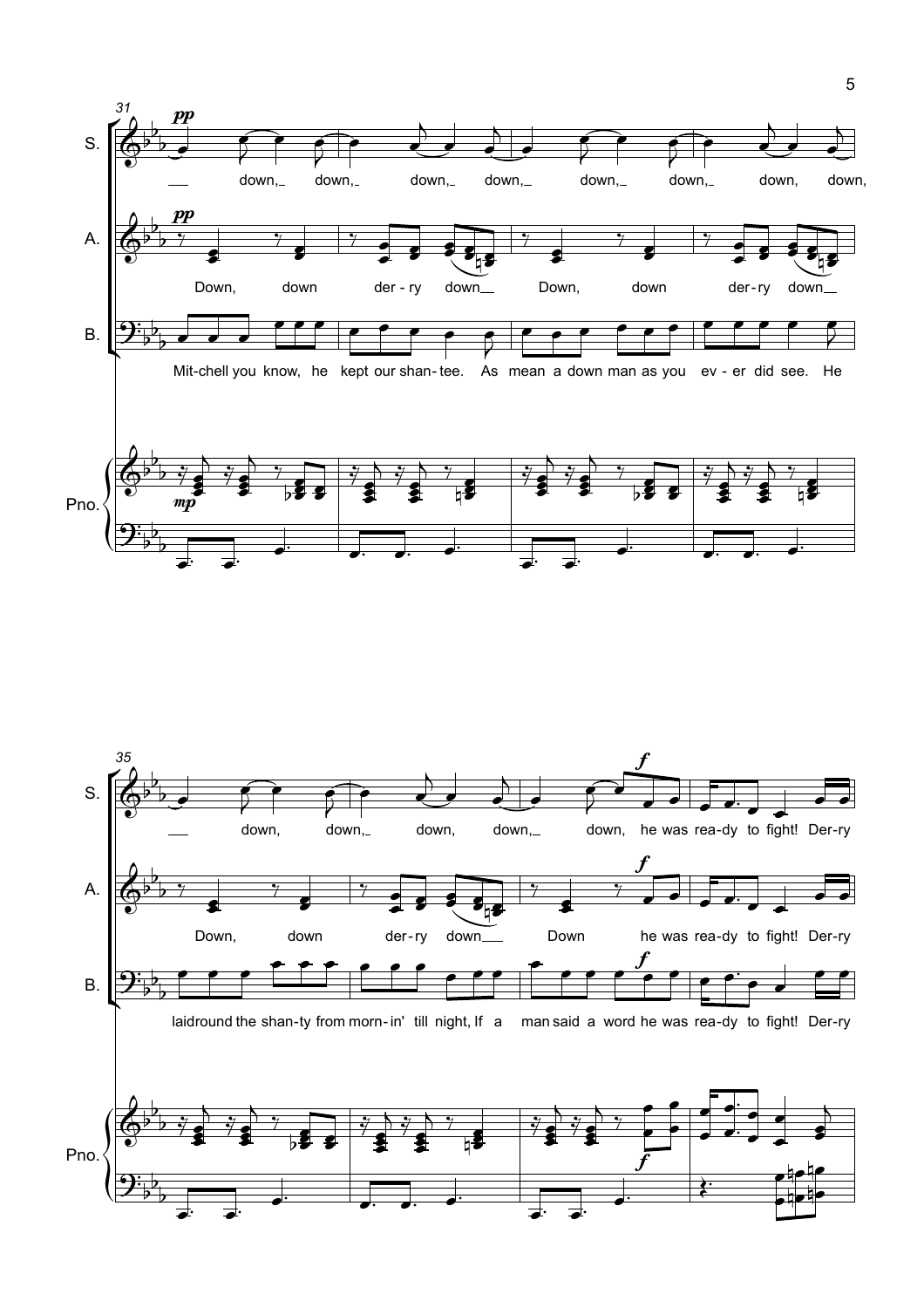

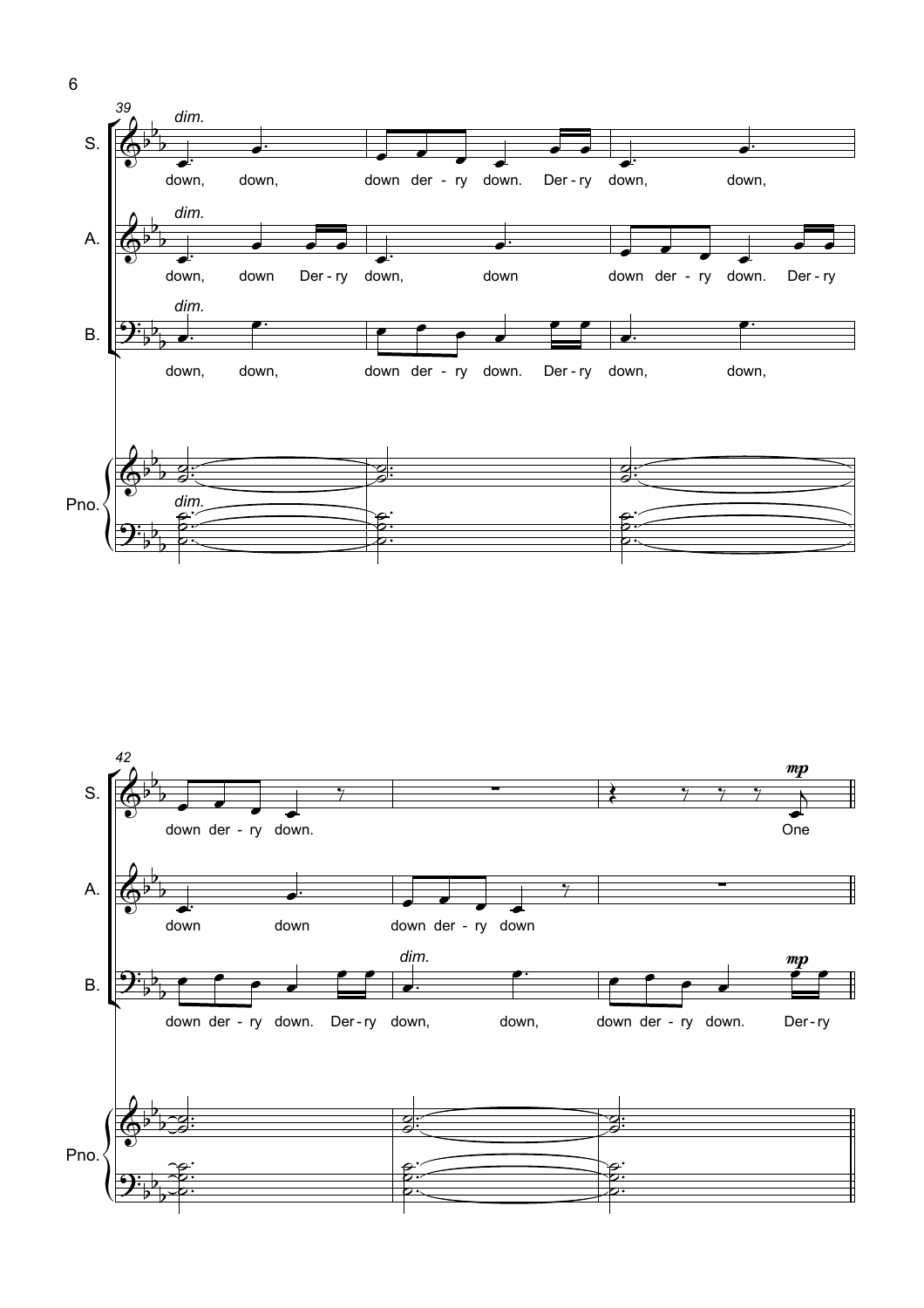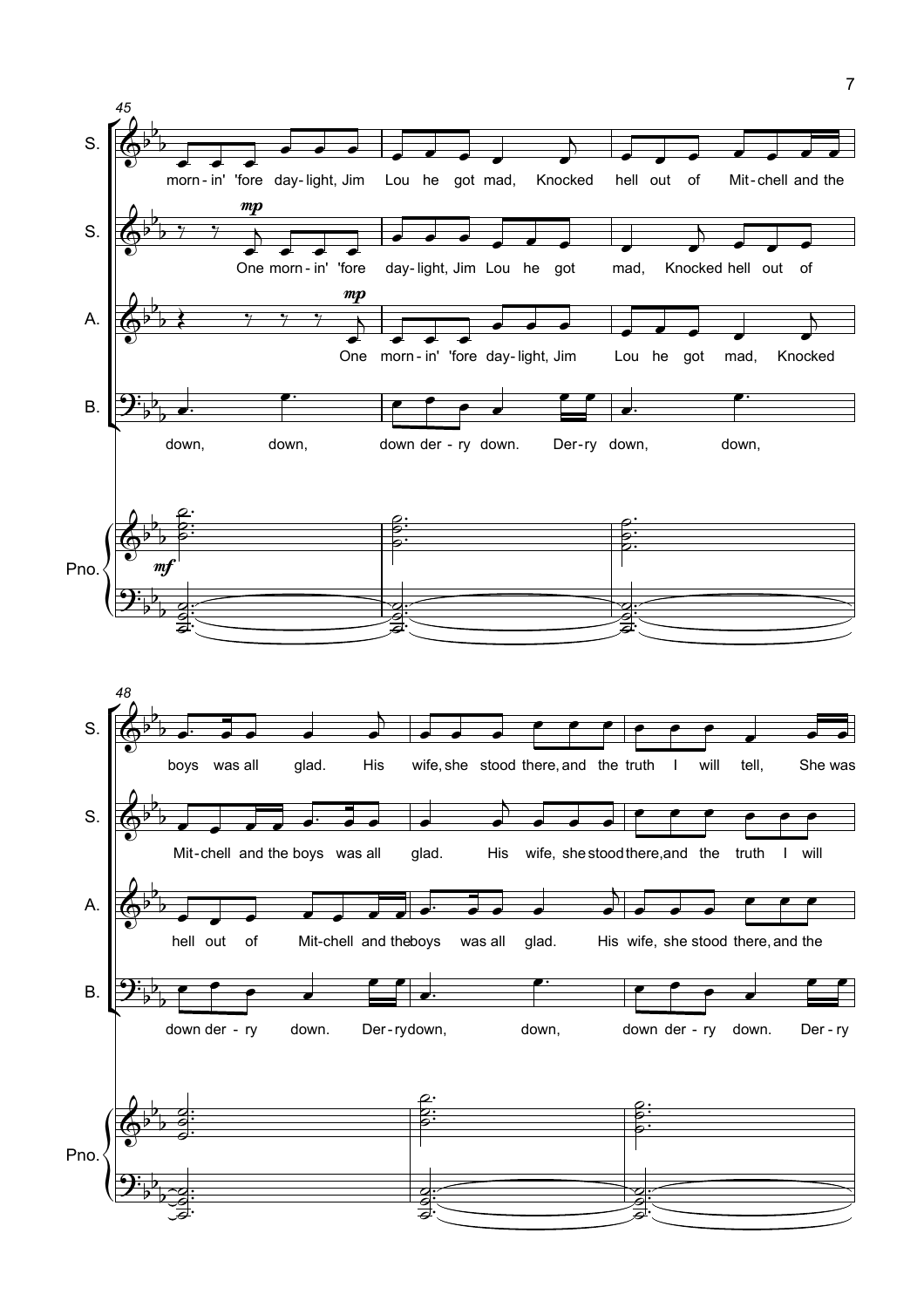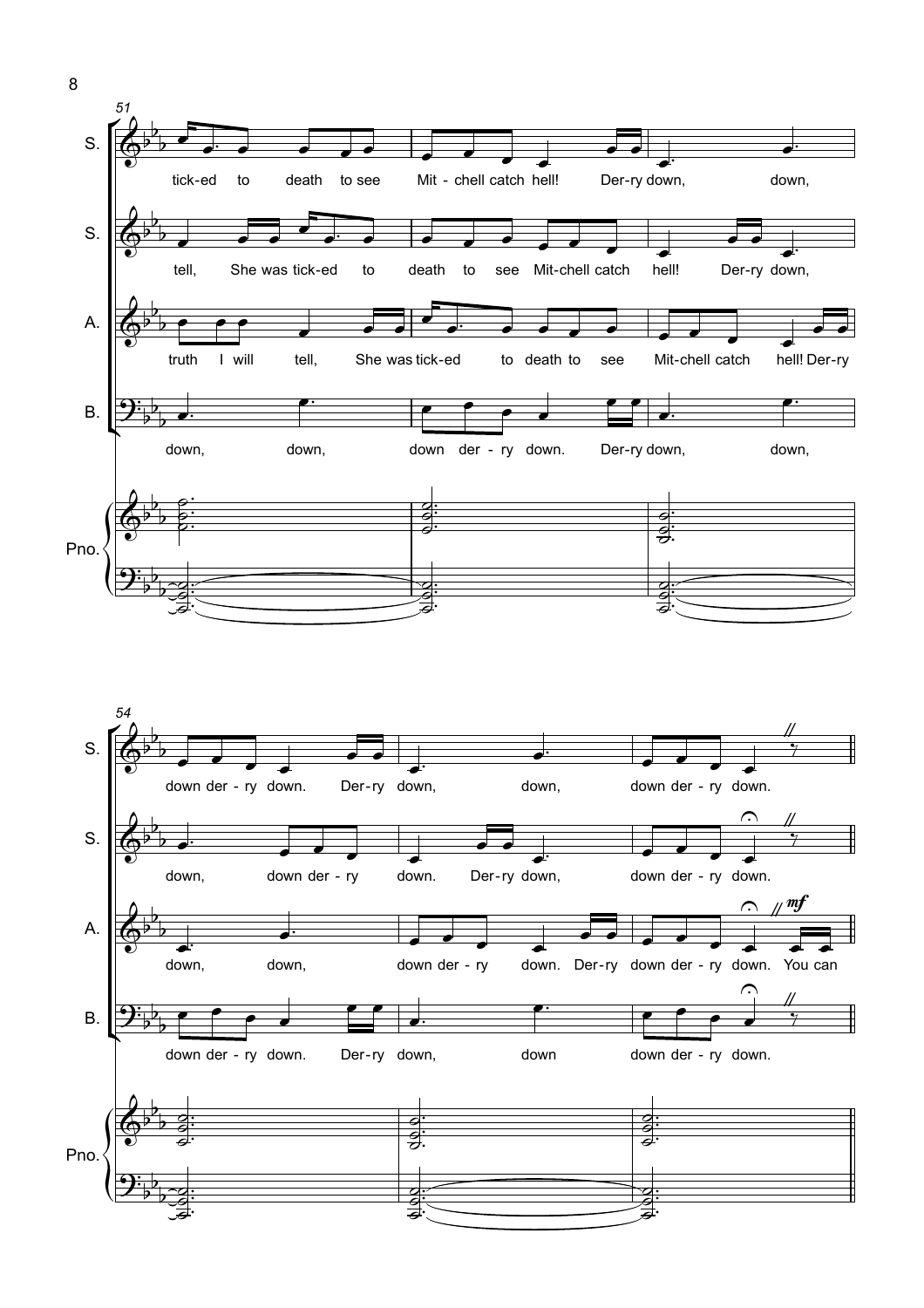

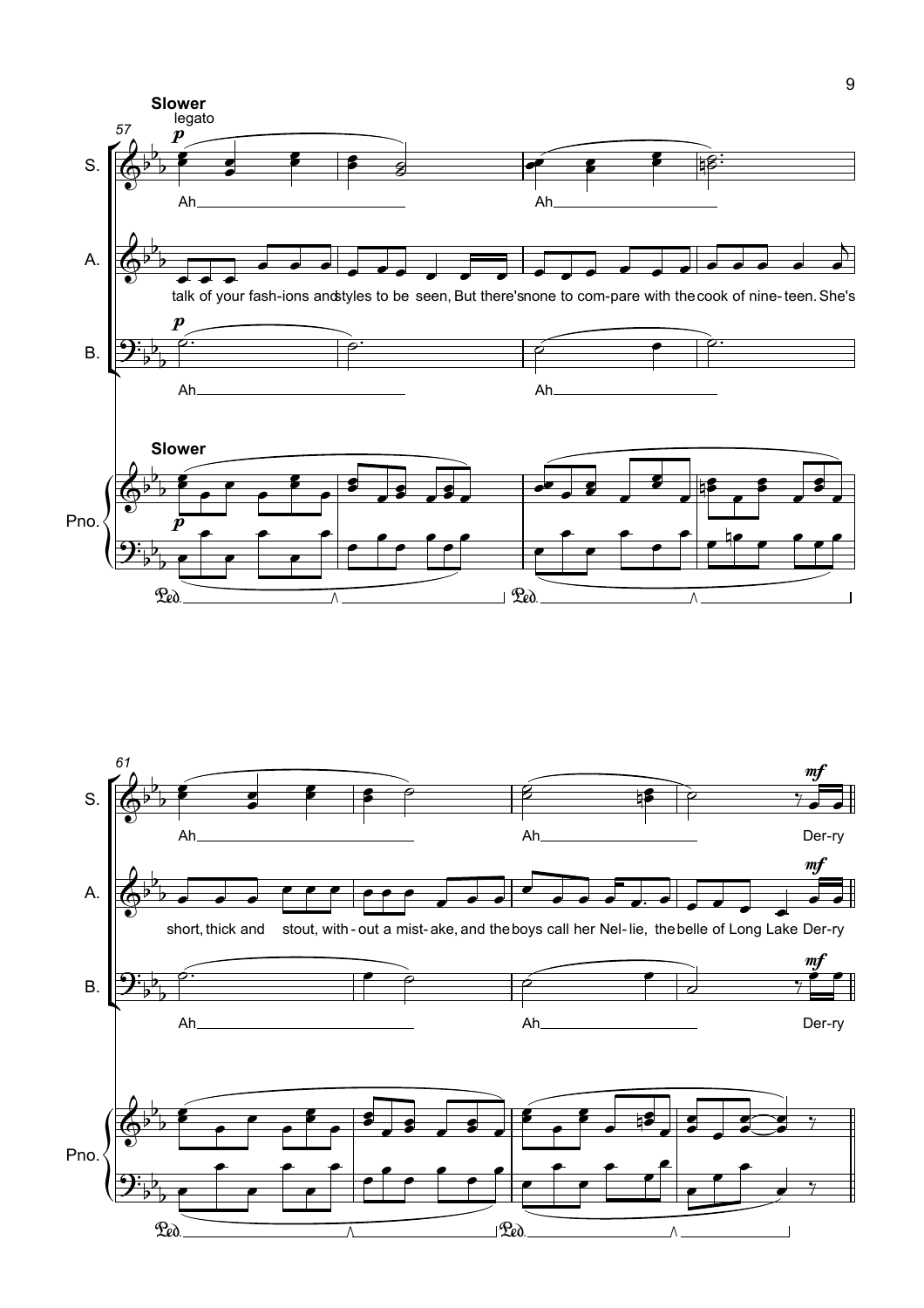

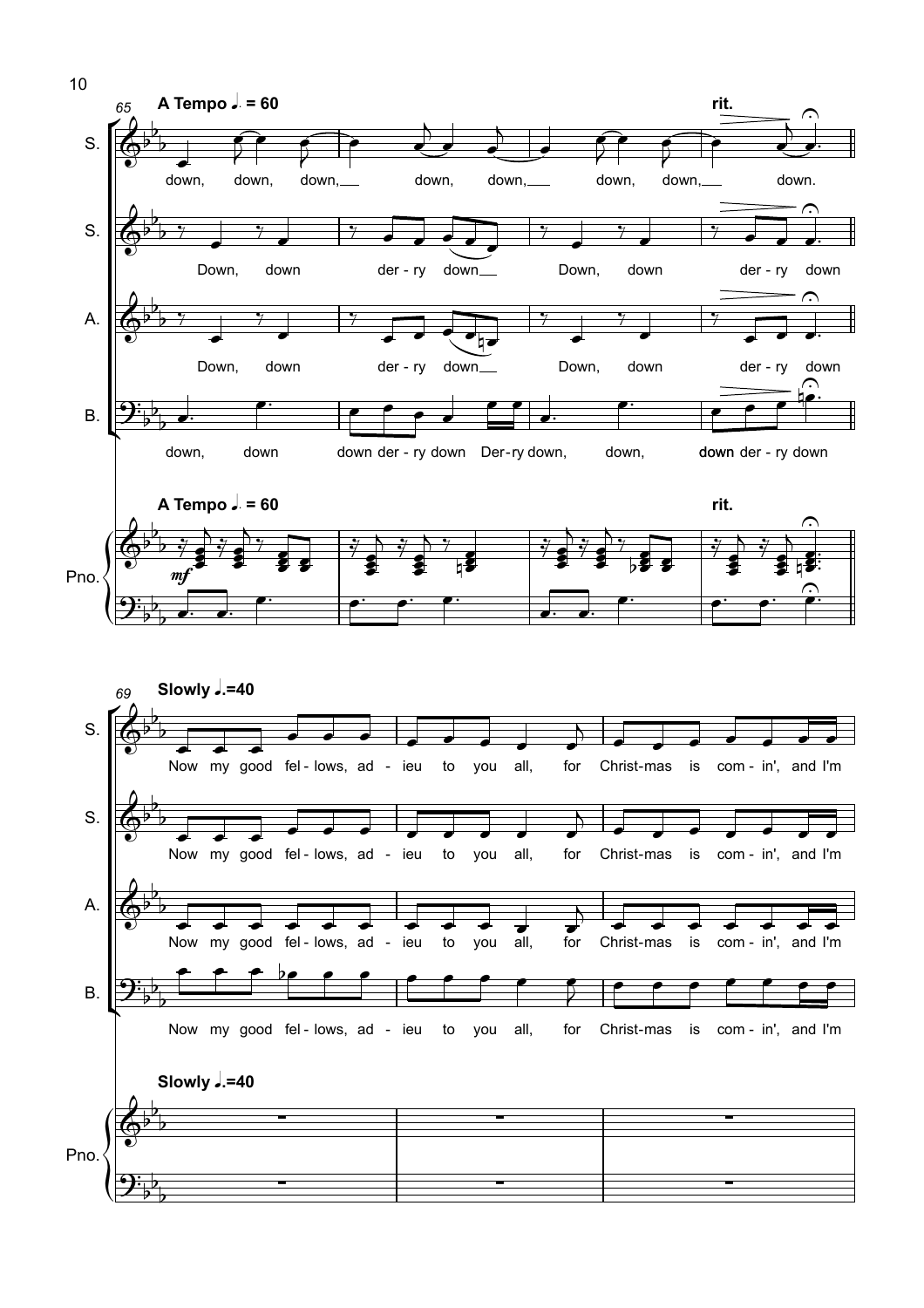

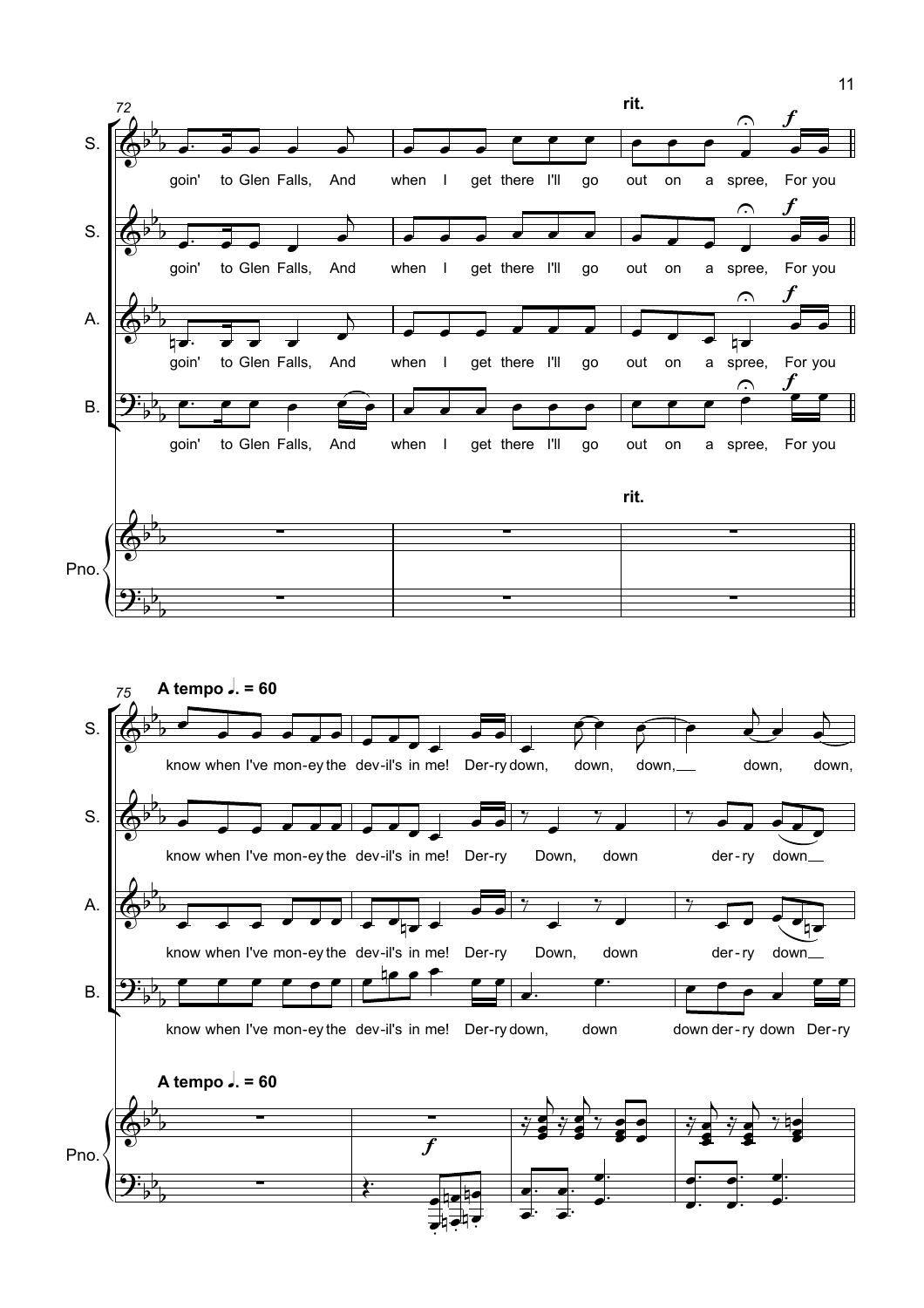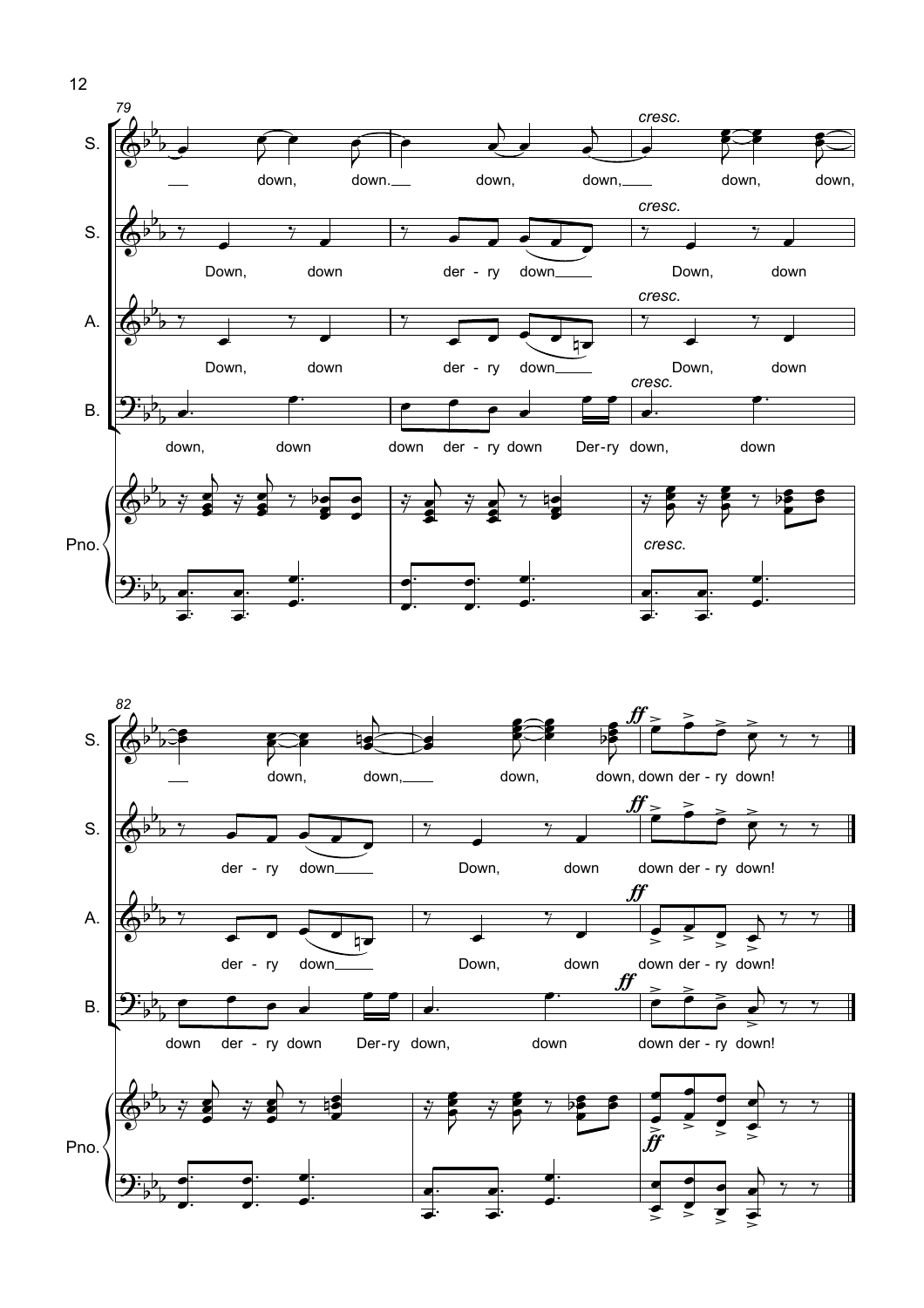### **II. Loch Lomond**

**Scotland** 

Trad Scottish Song arr. Overington



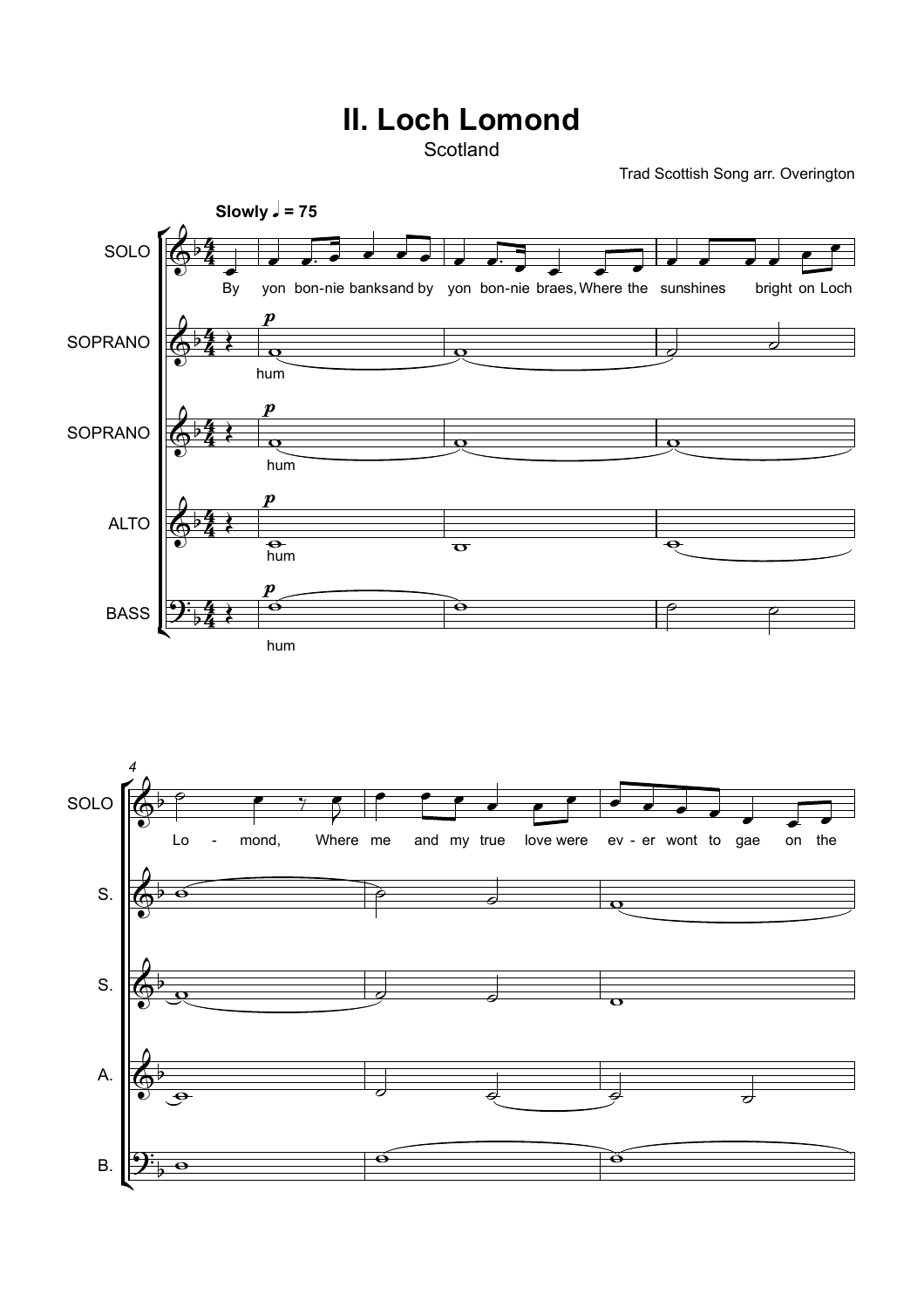

'Twas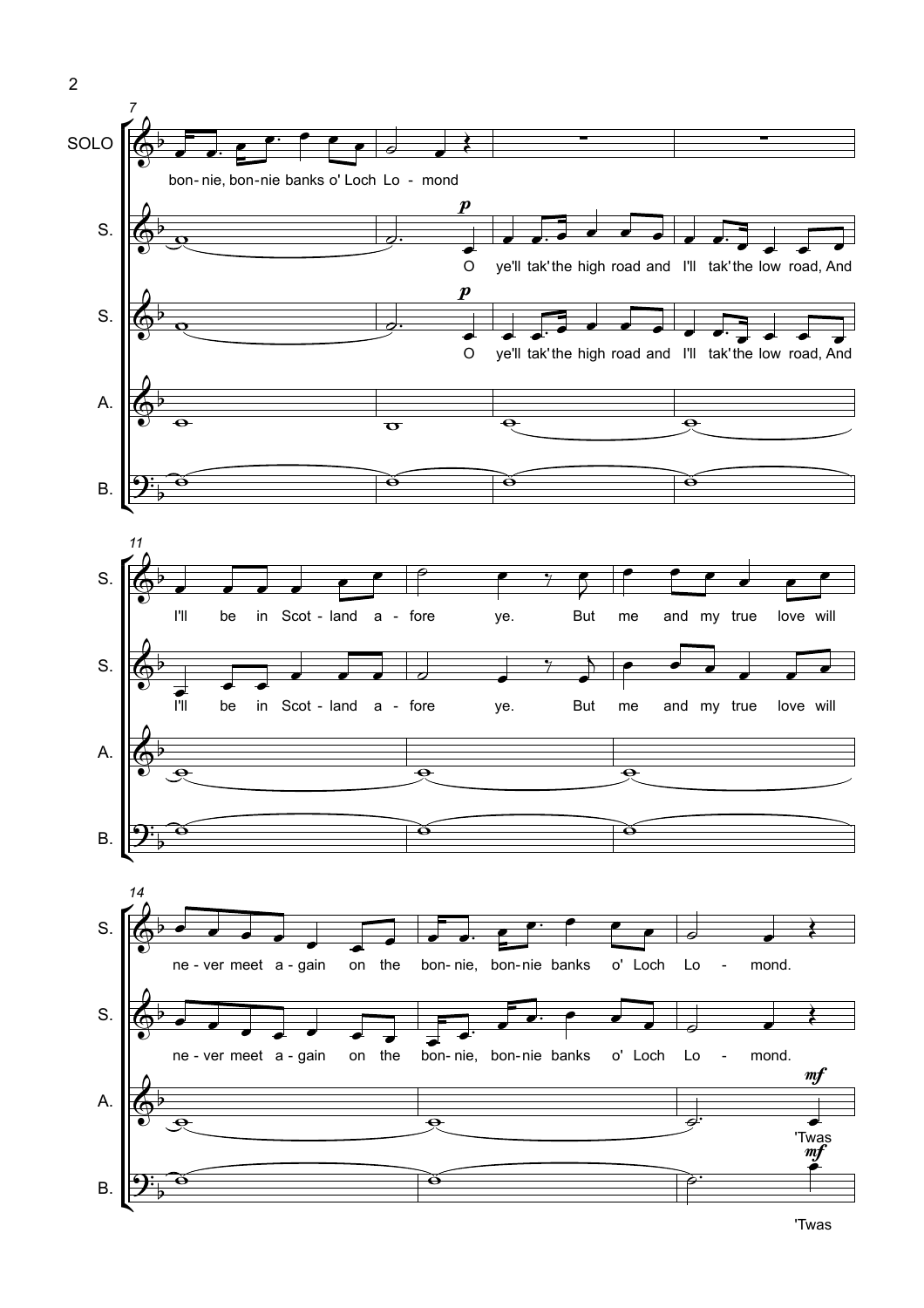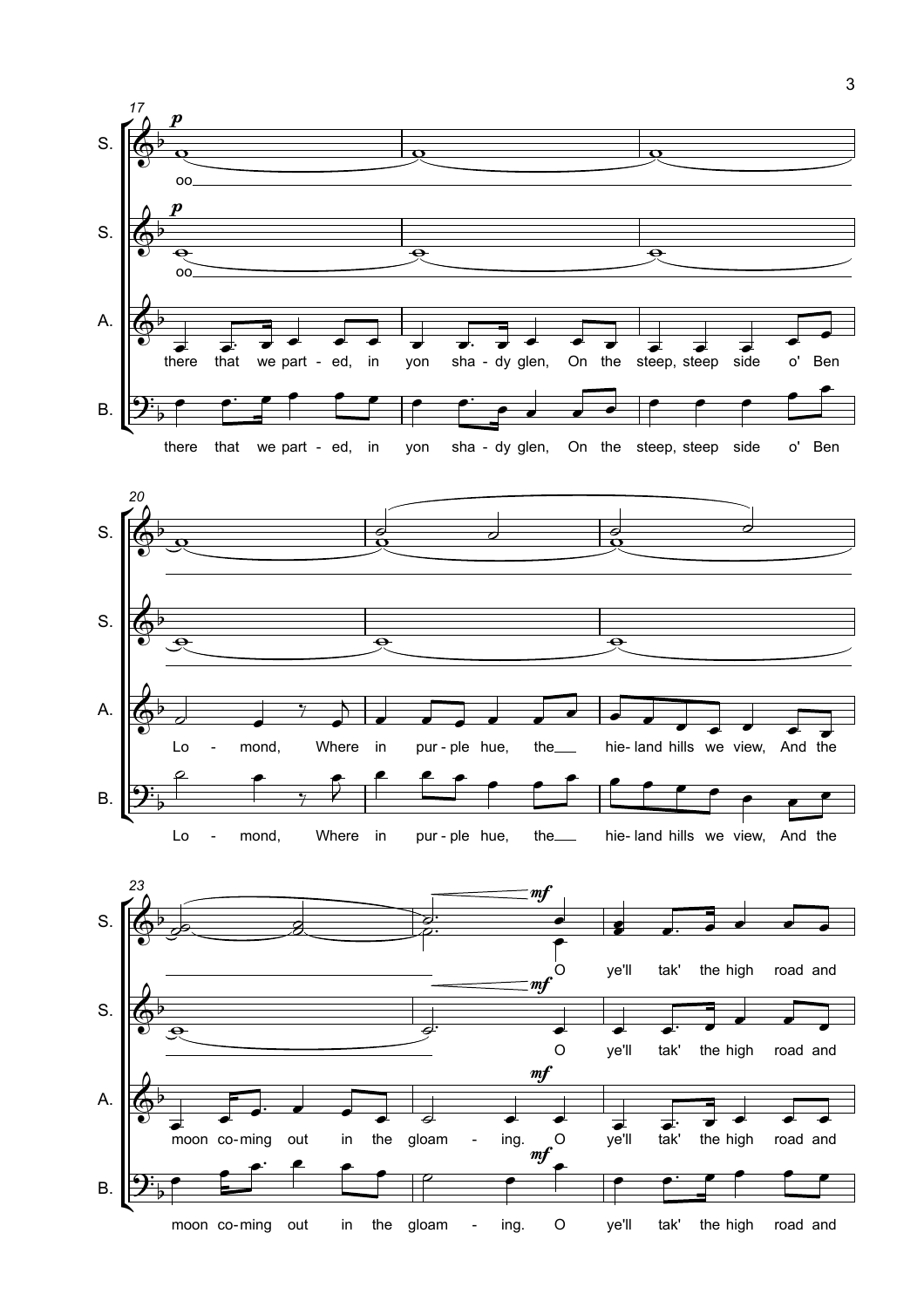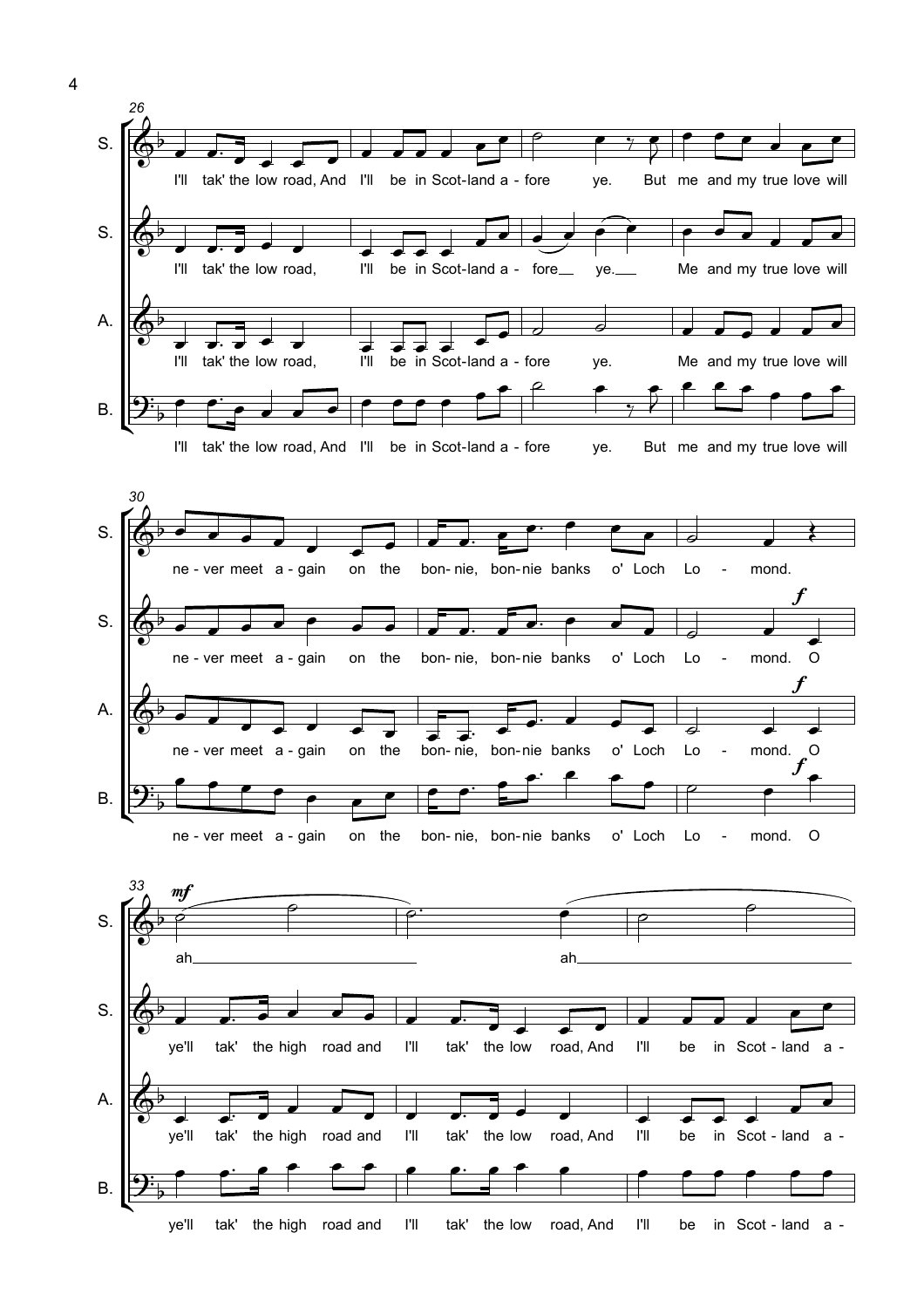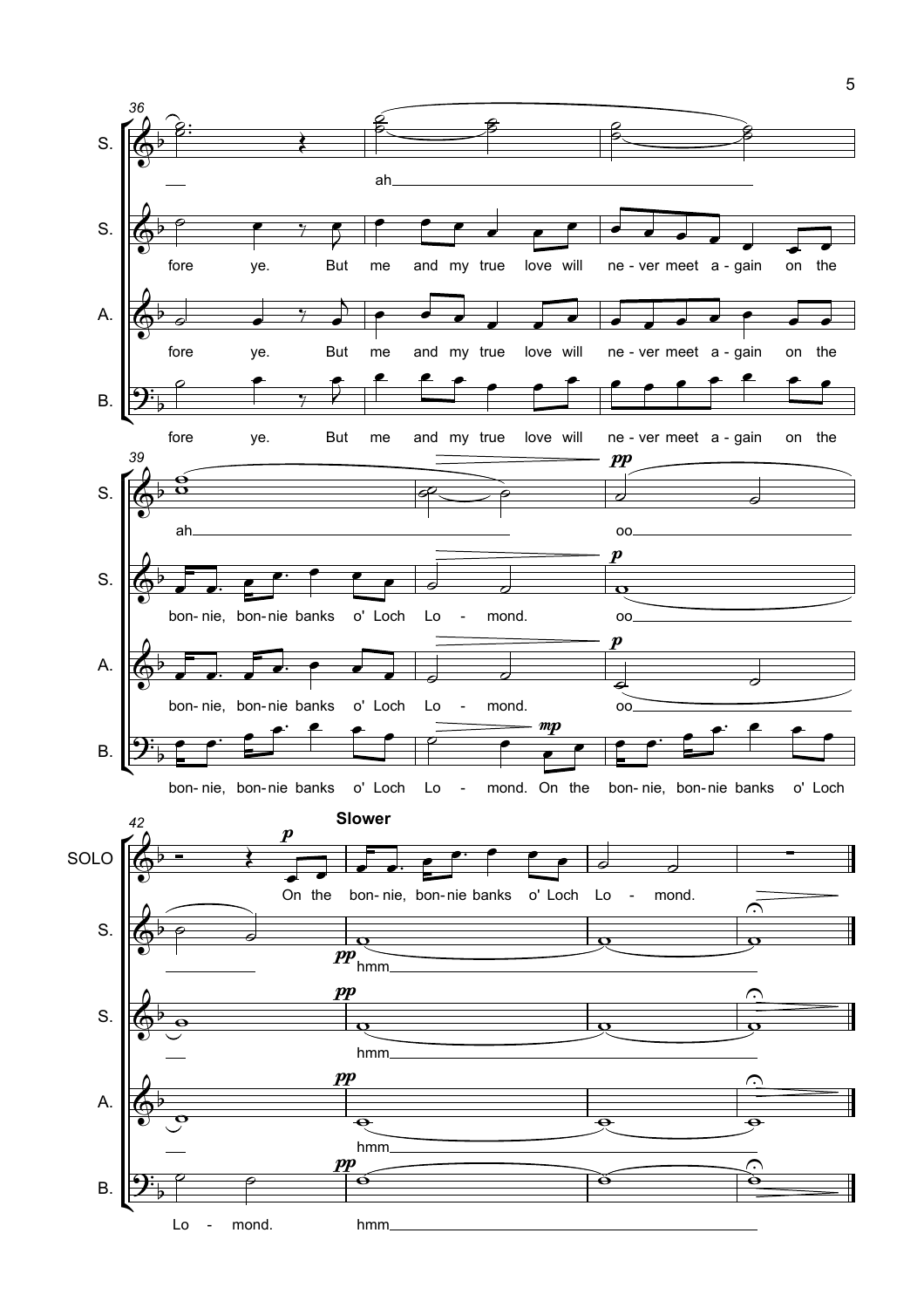## **III. I Ola Dalom, I Ola Kjønn**

Norwegian Folk Song arr. for piano by Grieg arr. for voices by Overington



Norway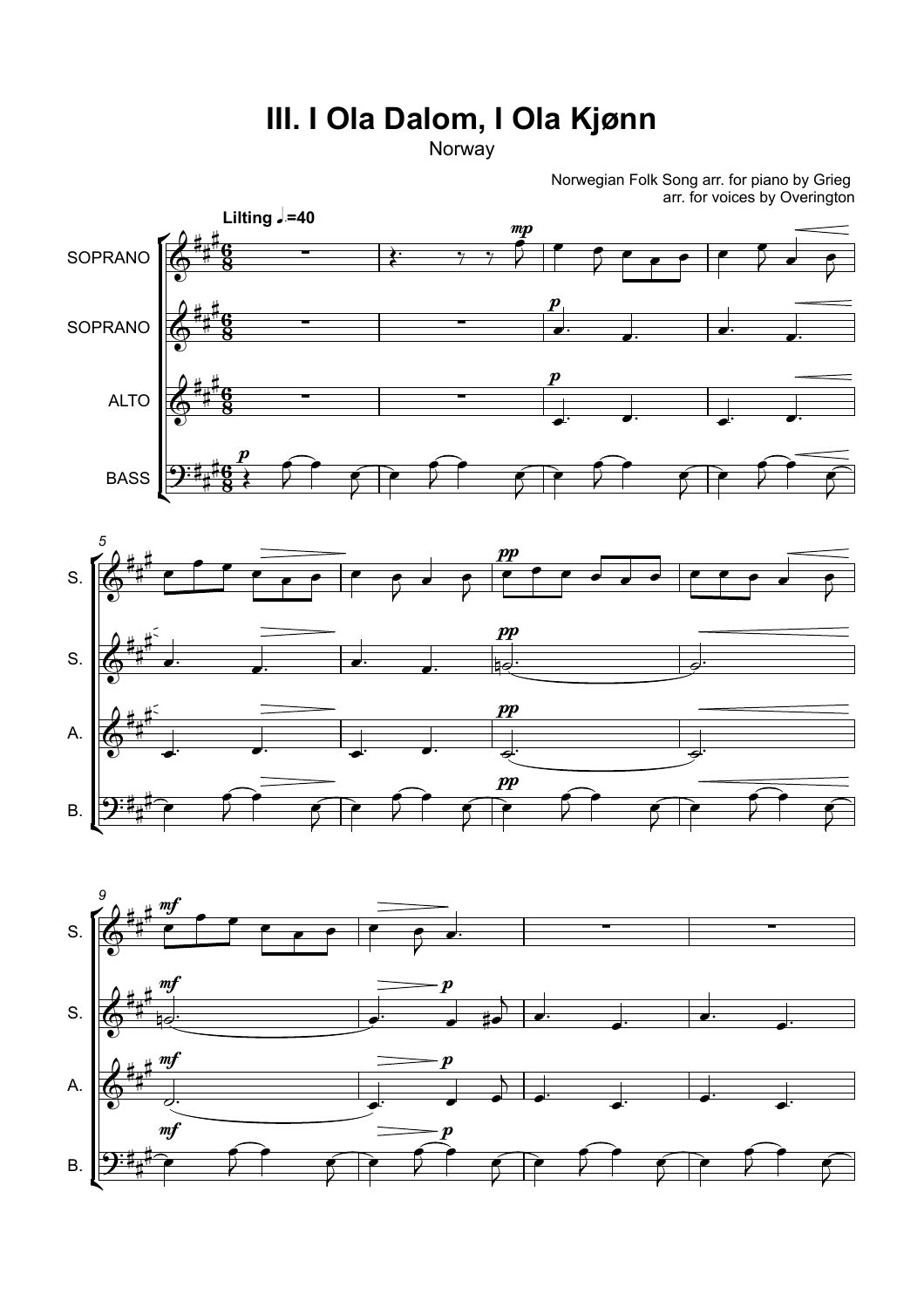



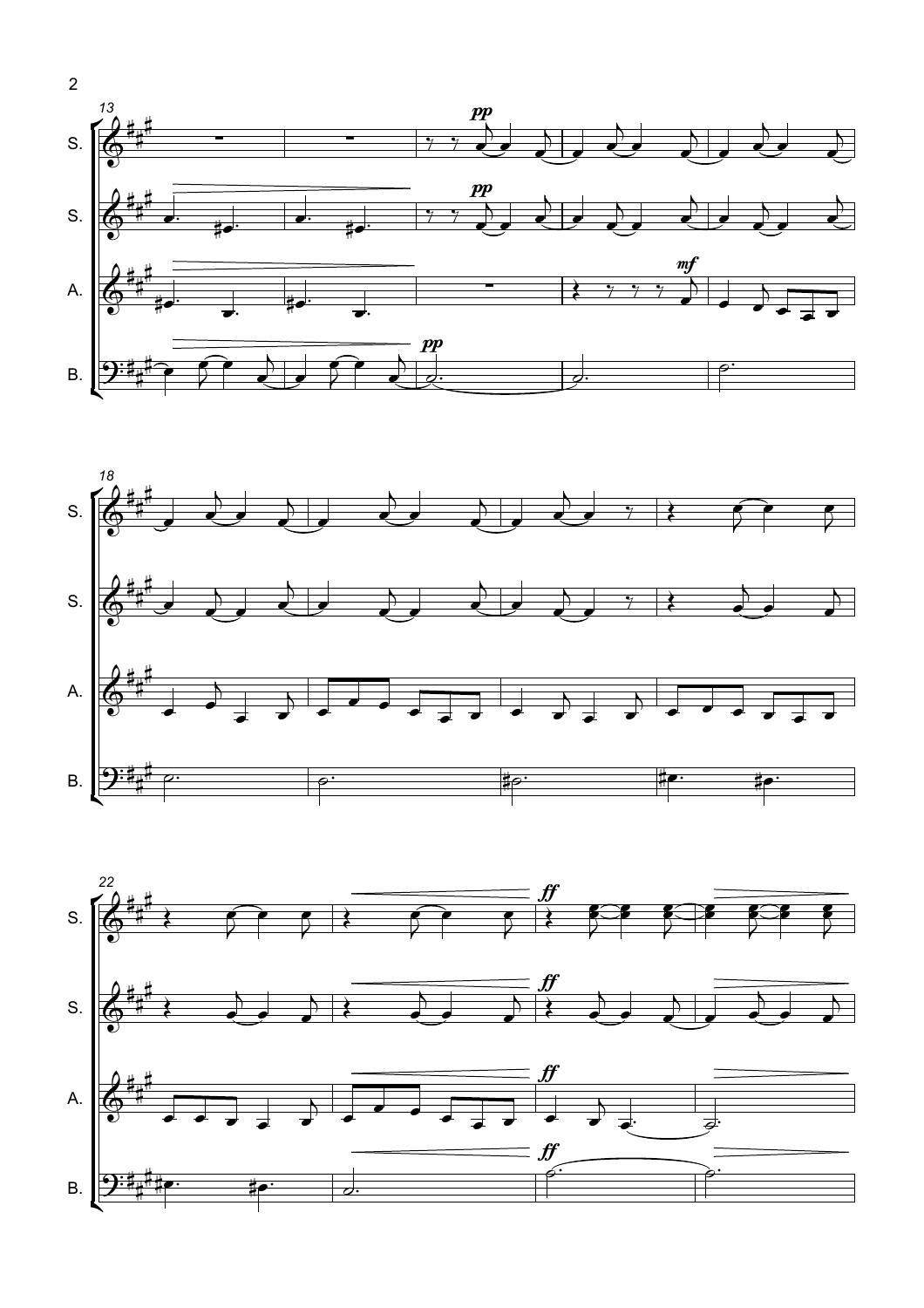



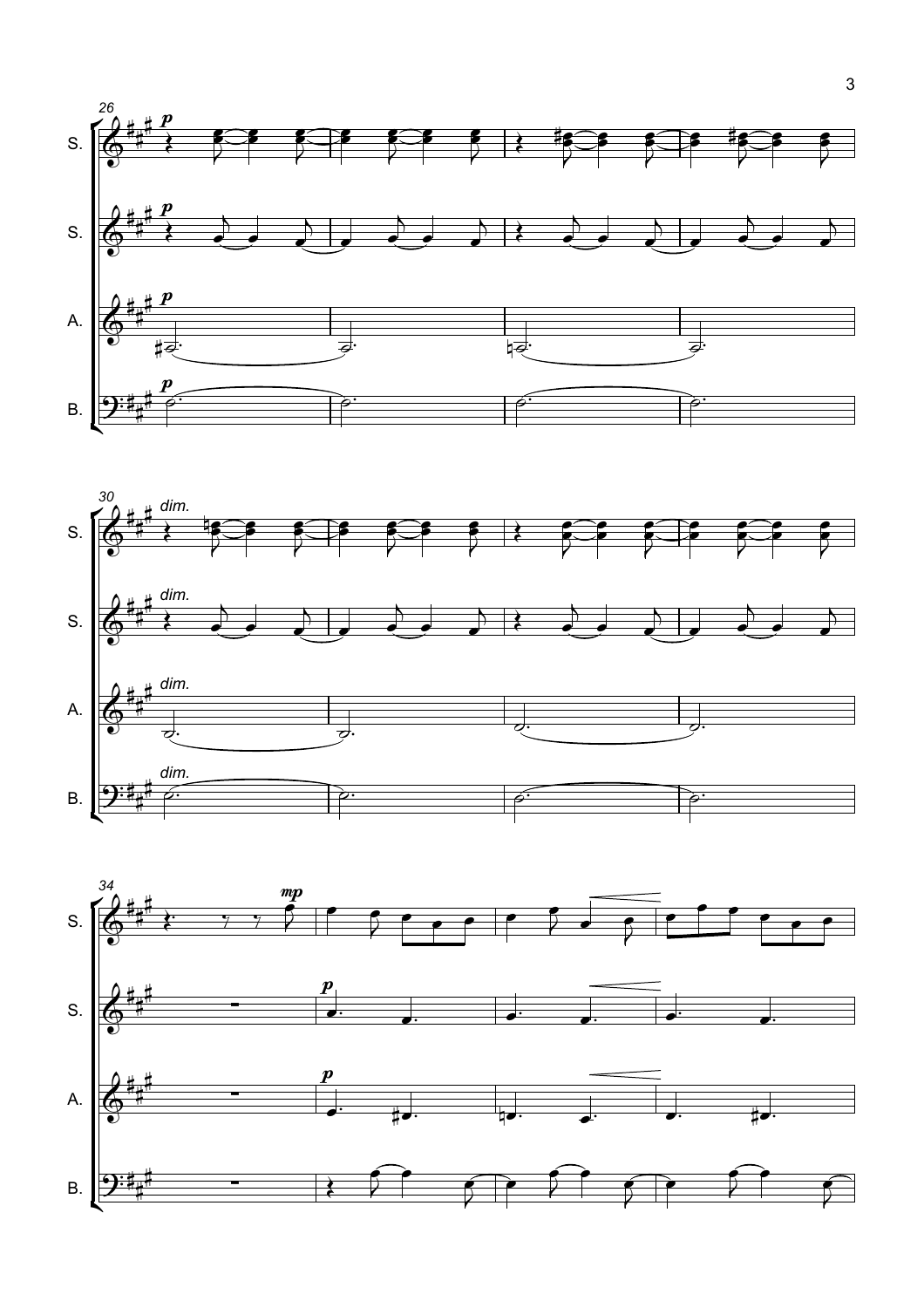

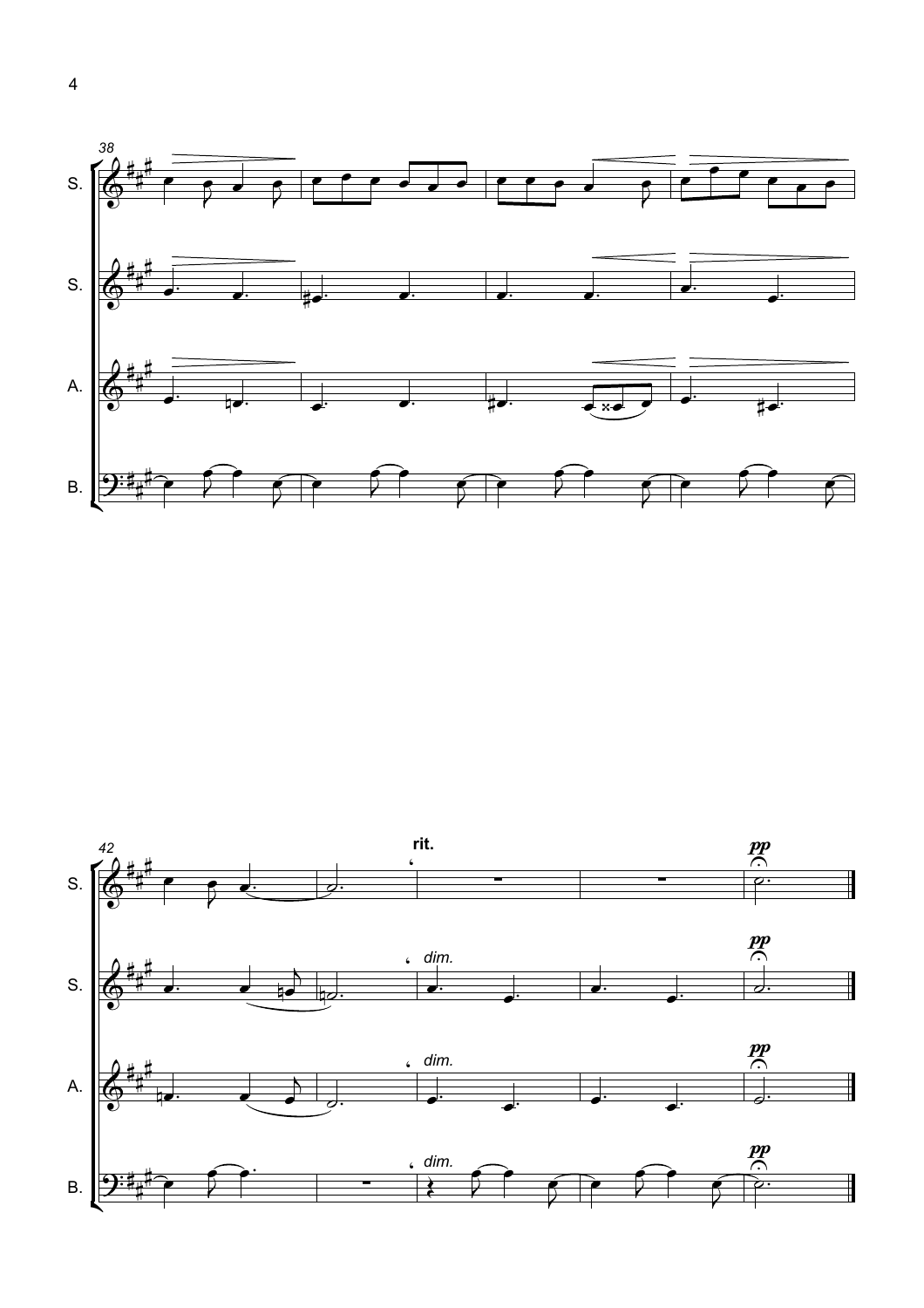## **IV. Walzing Matilda**

Australia

Australian bush ballad arr. Overington

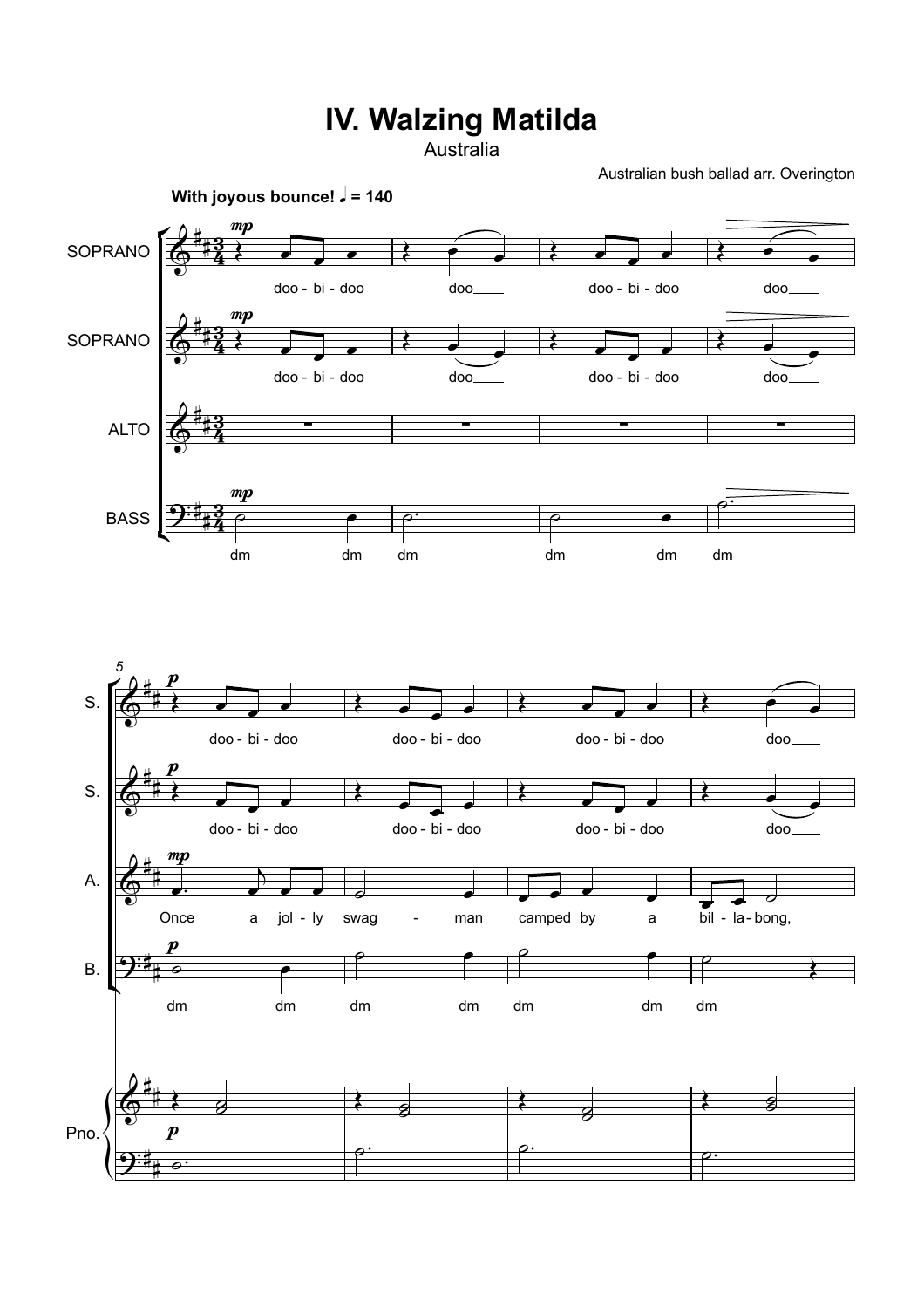



 $\overline{2}$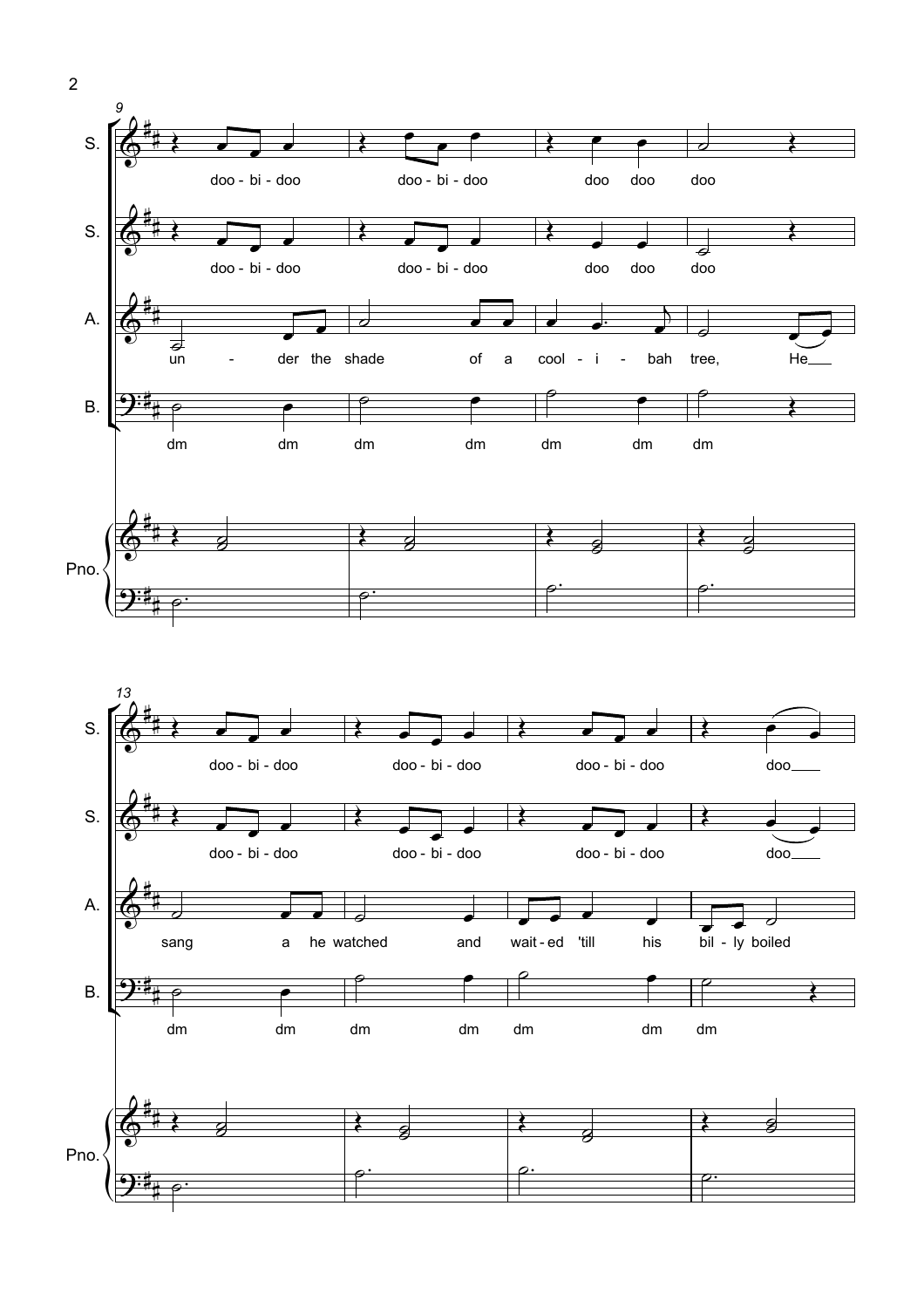

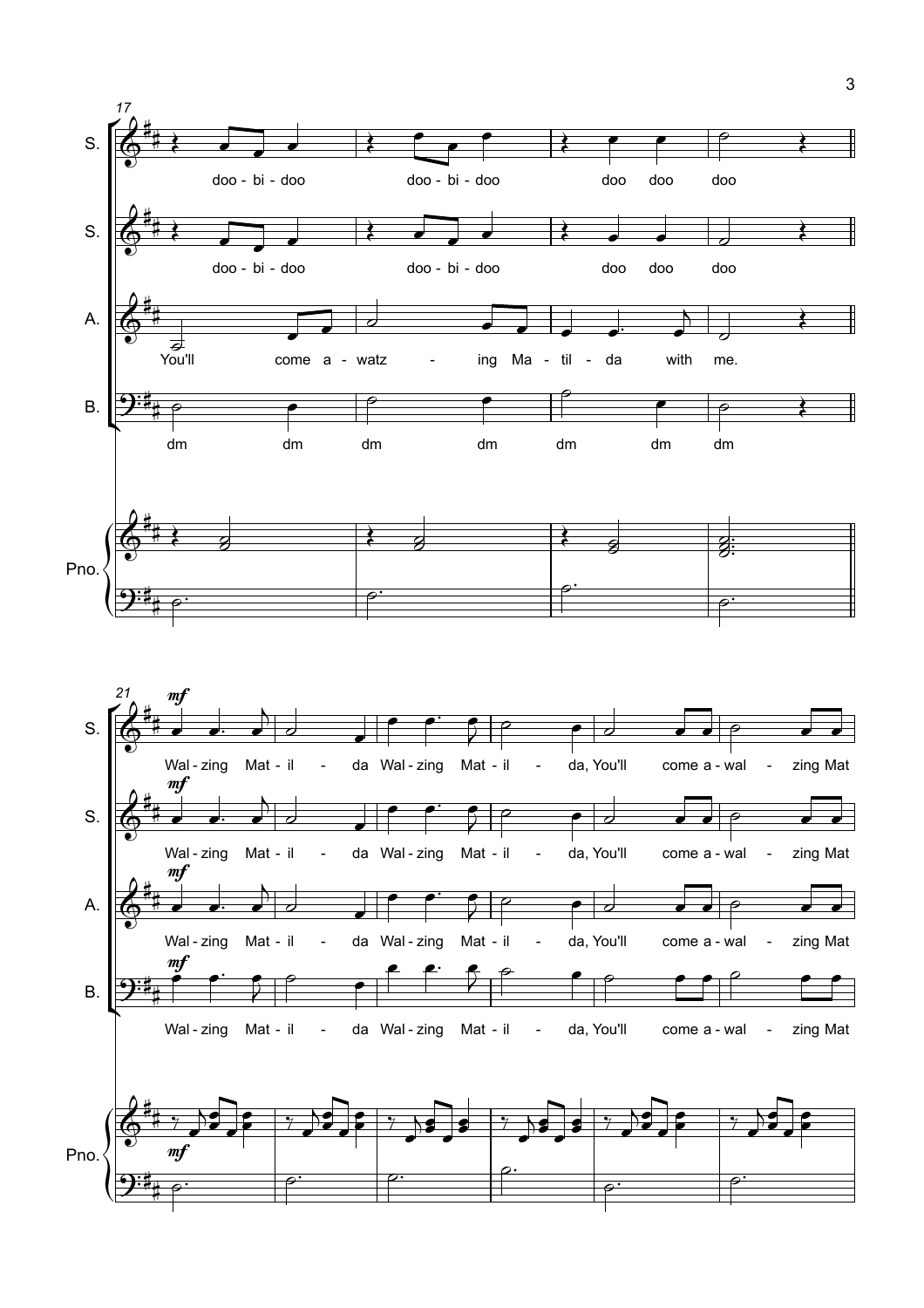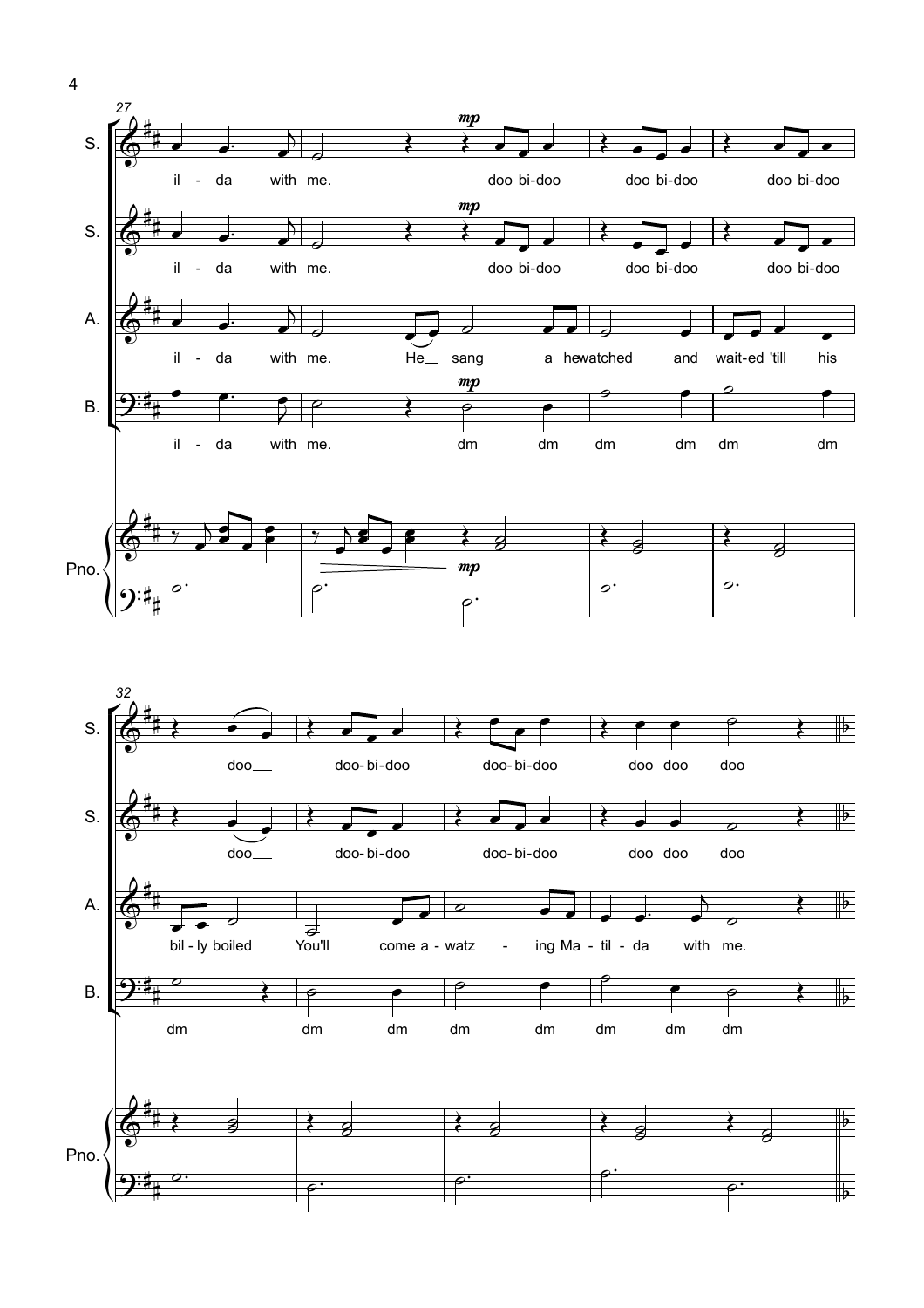

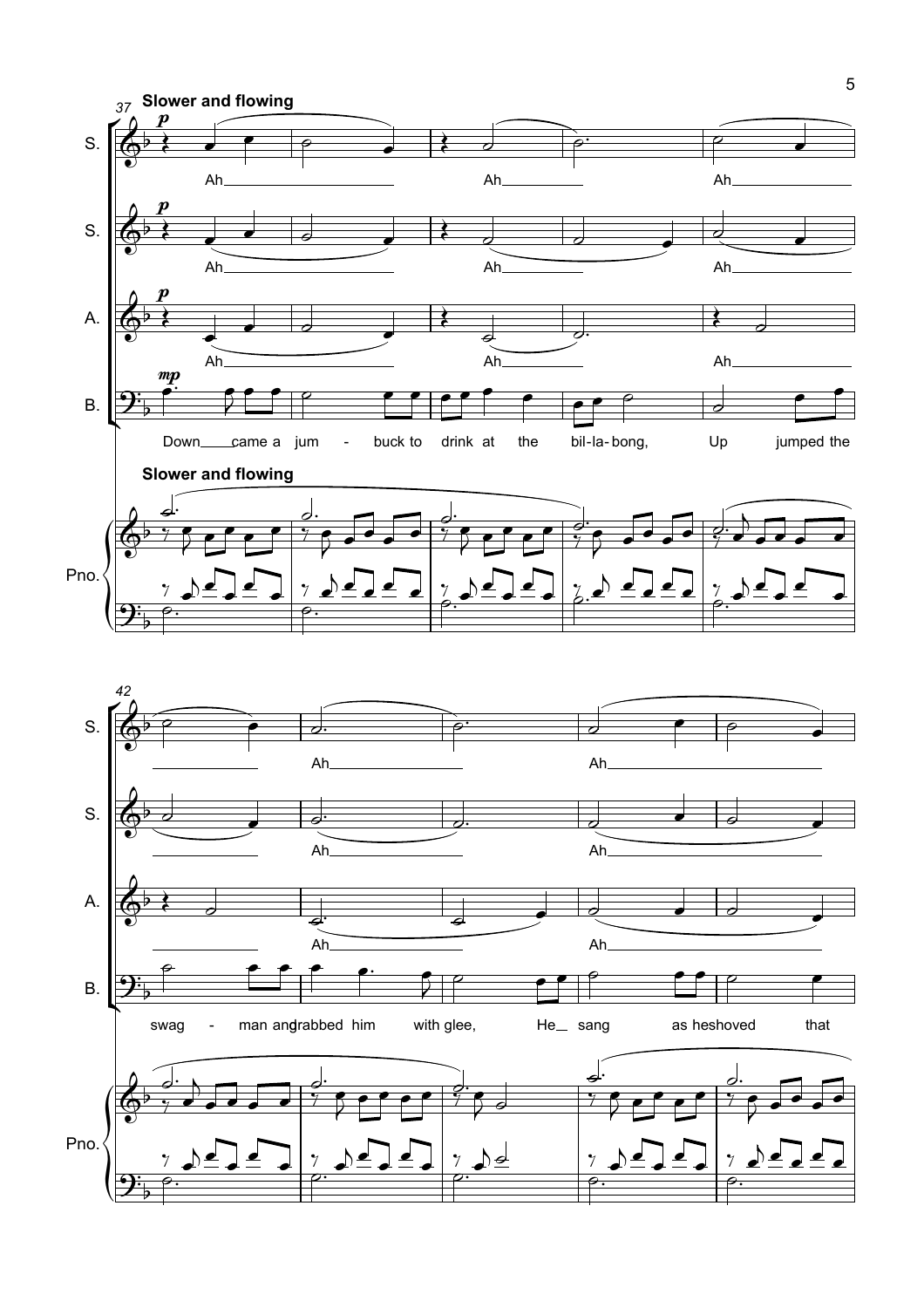

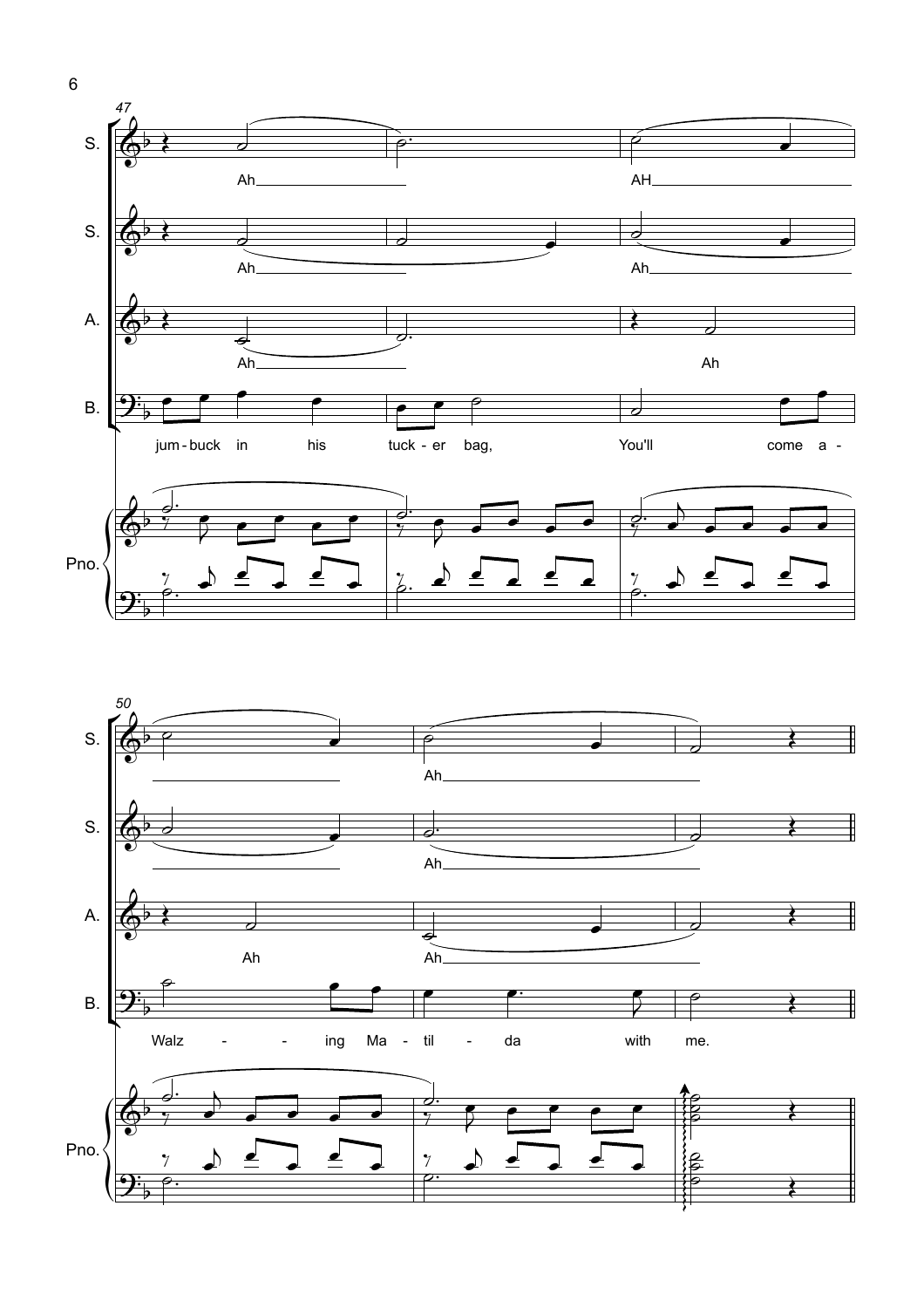

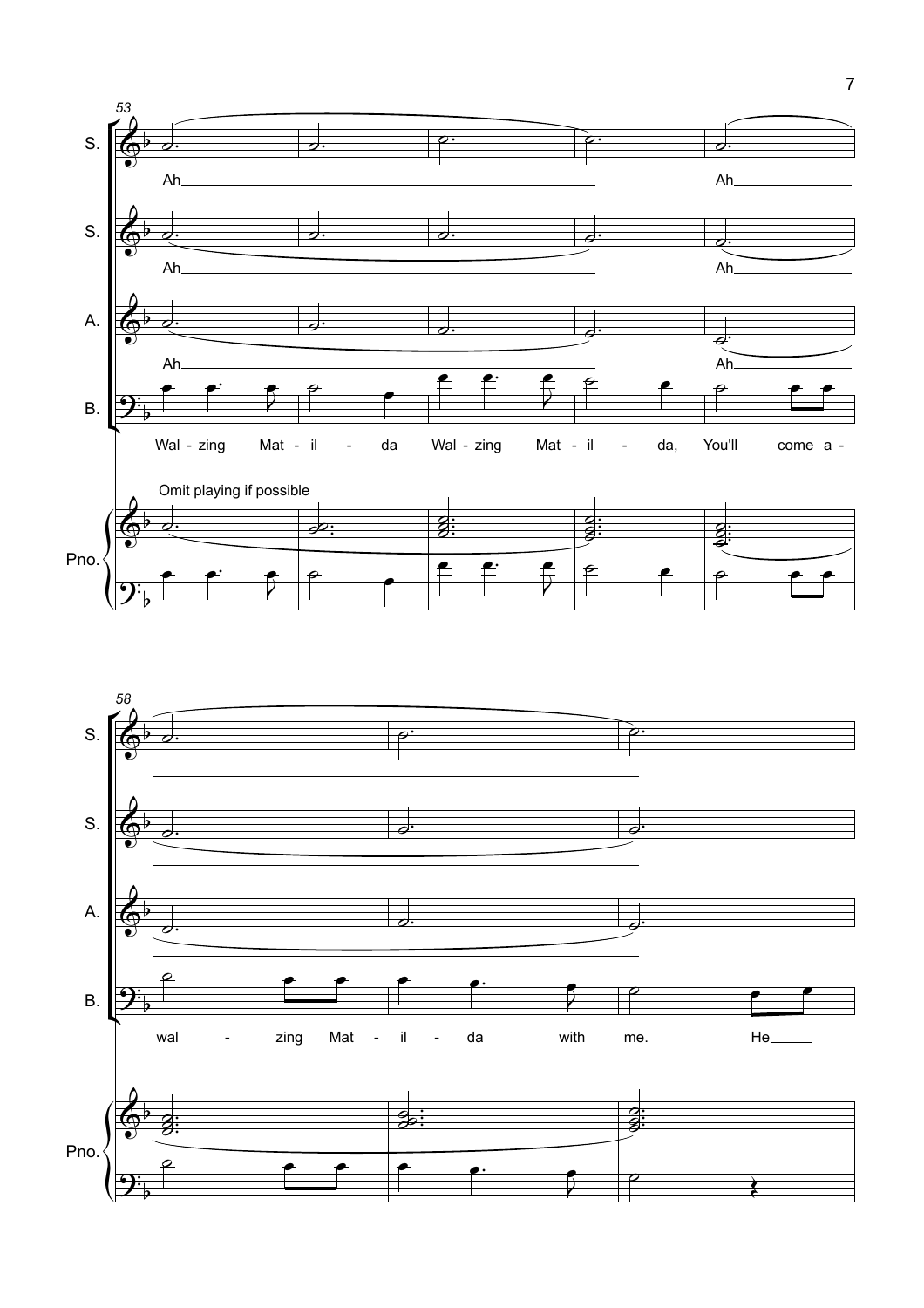

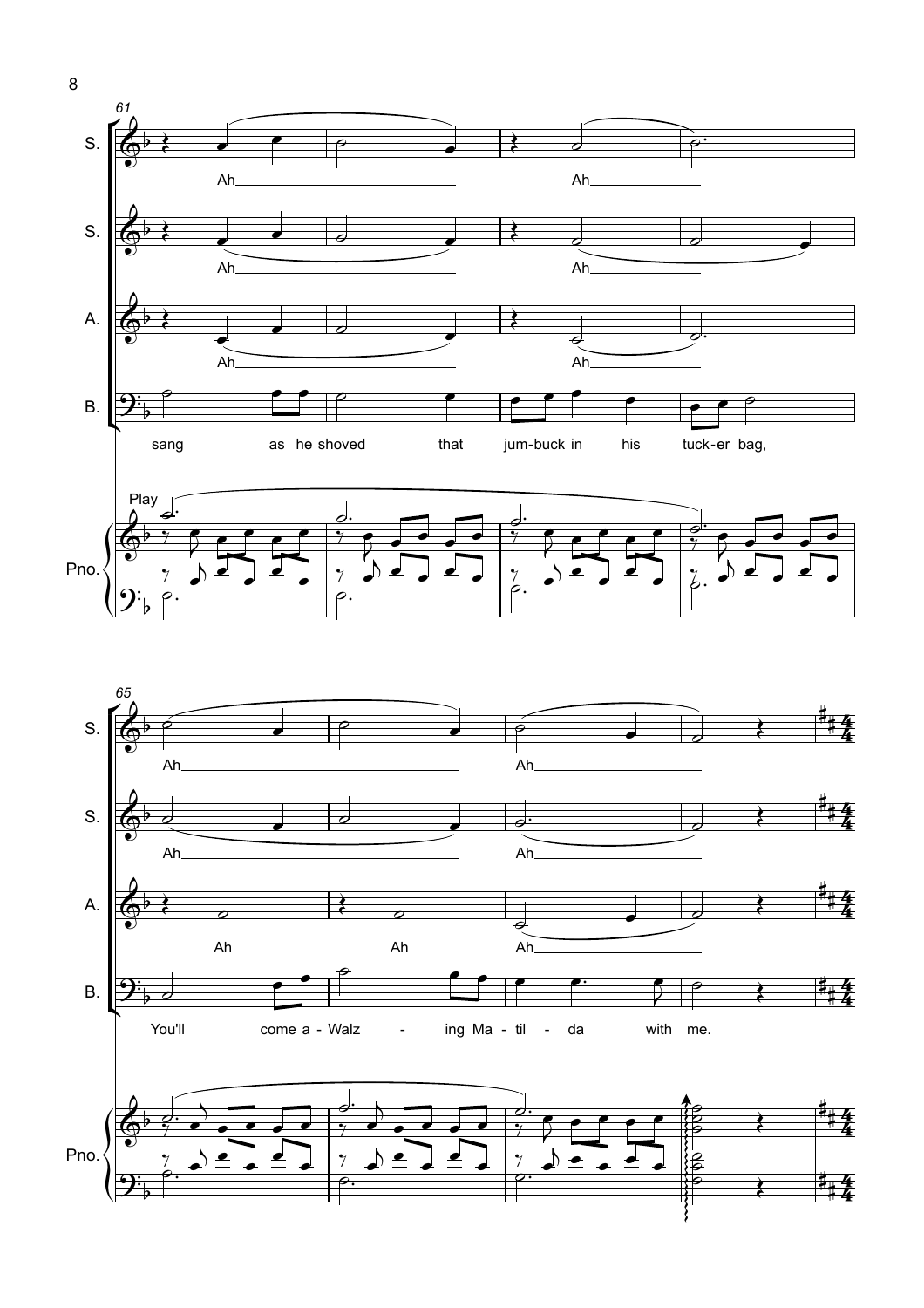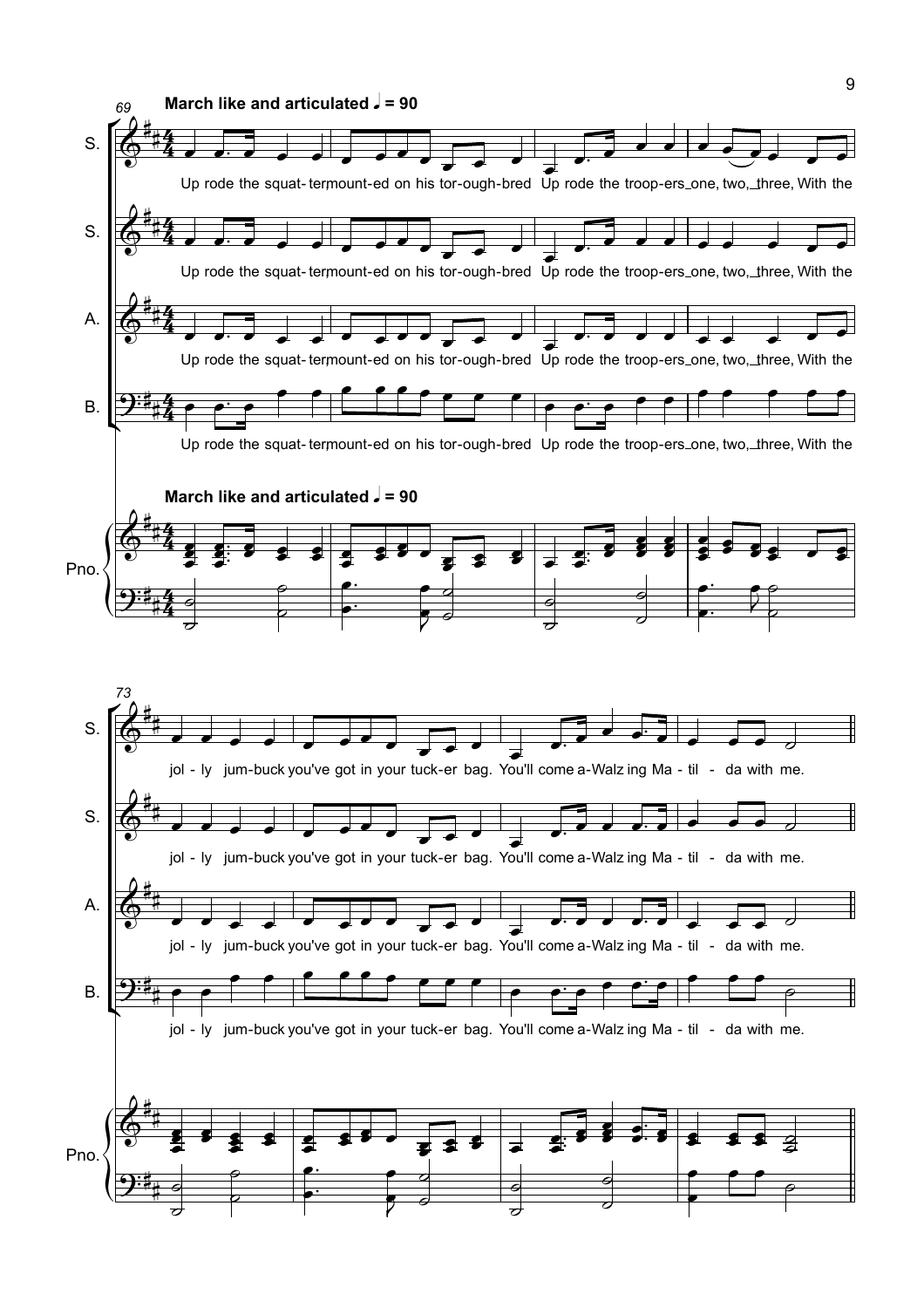

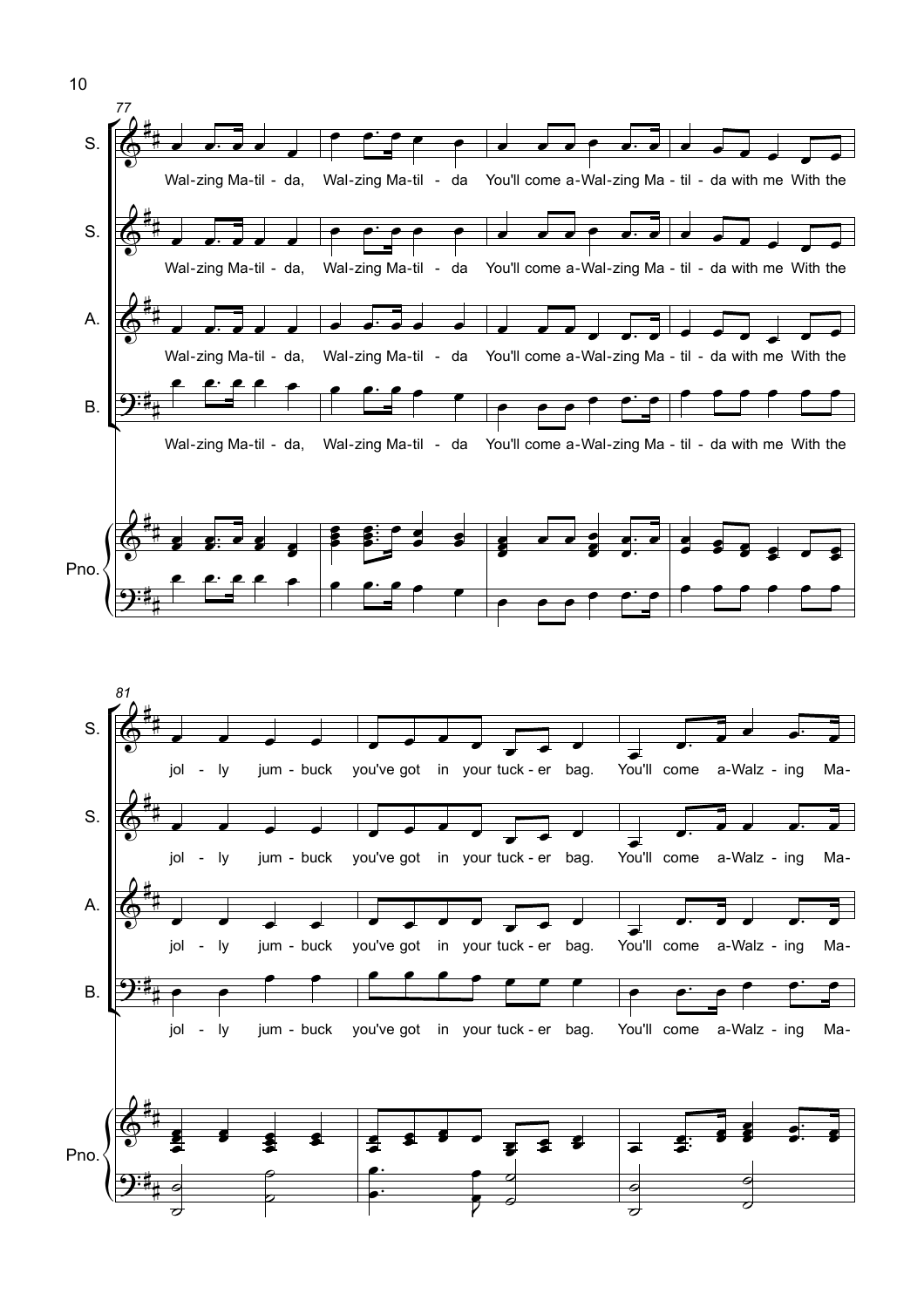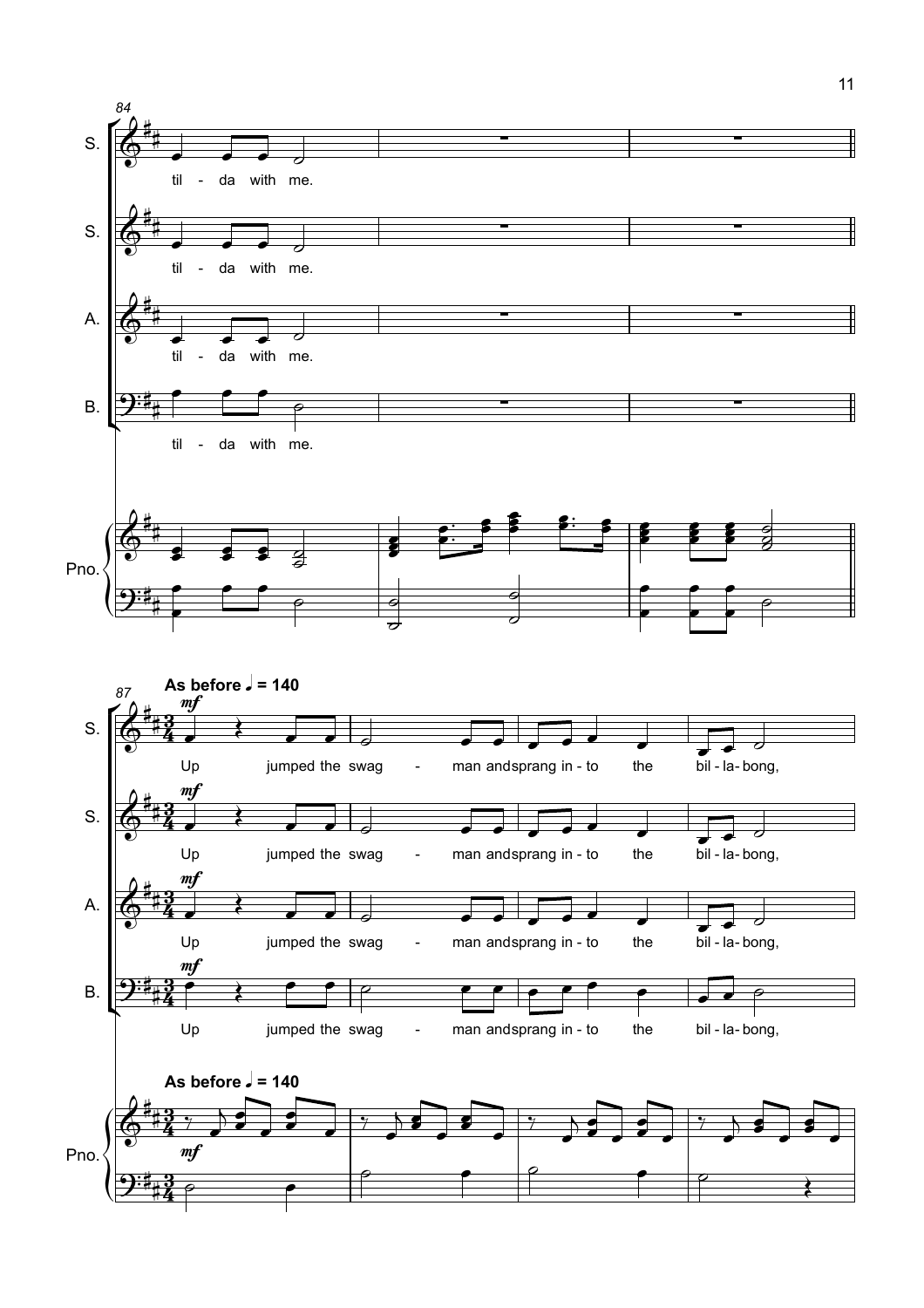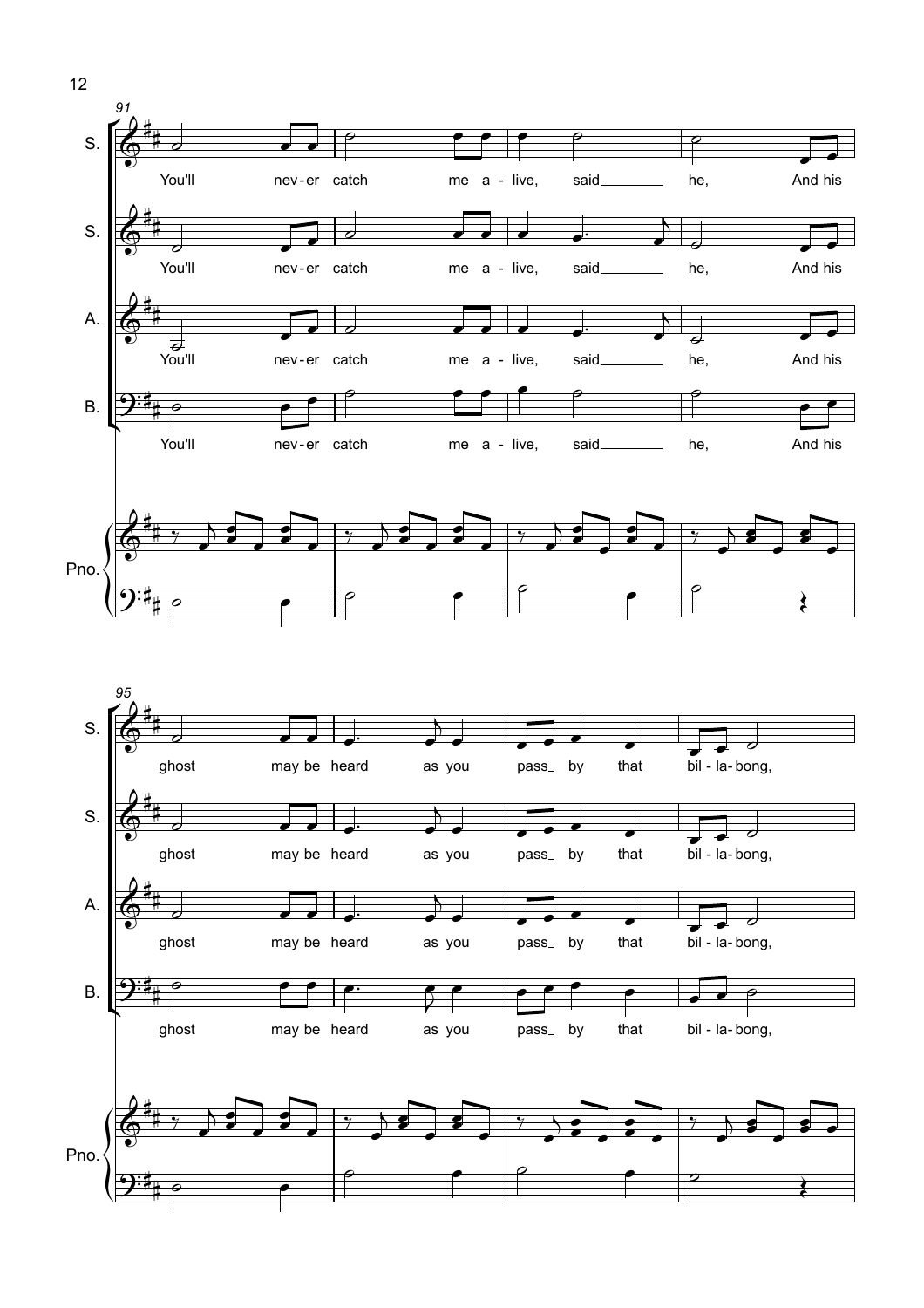![](_page_35_Figure_0.jpeg)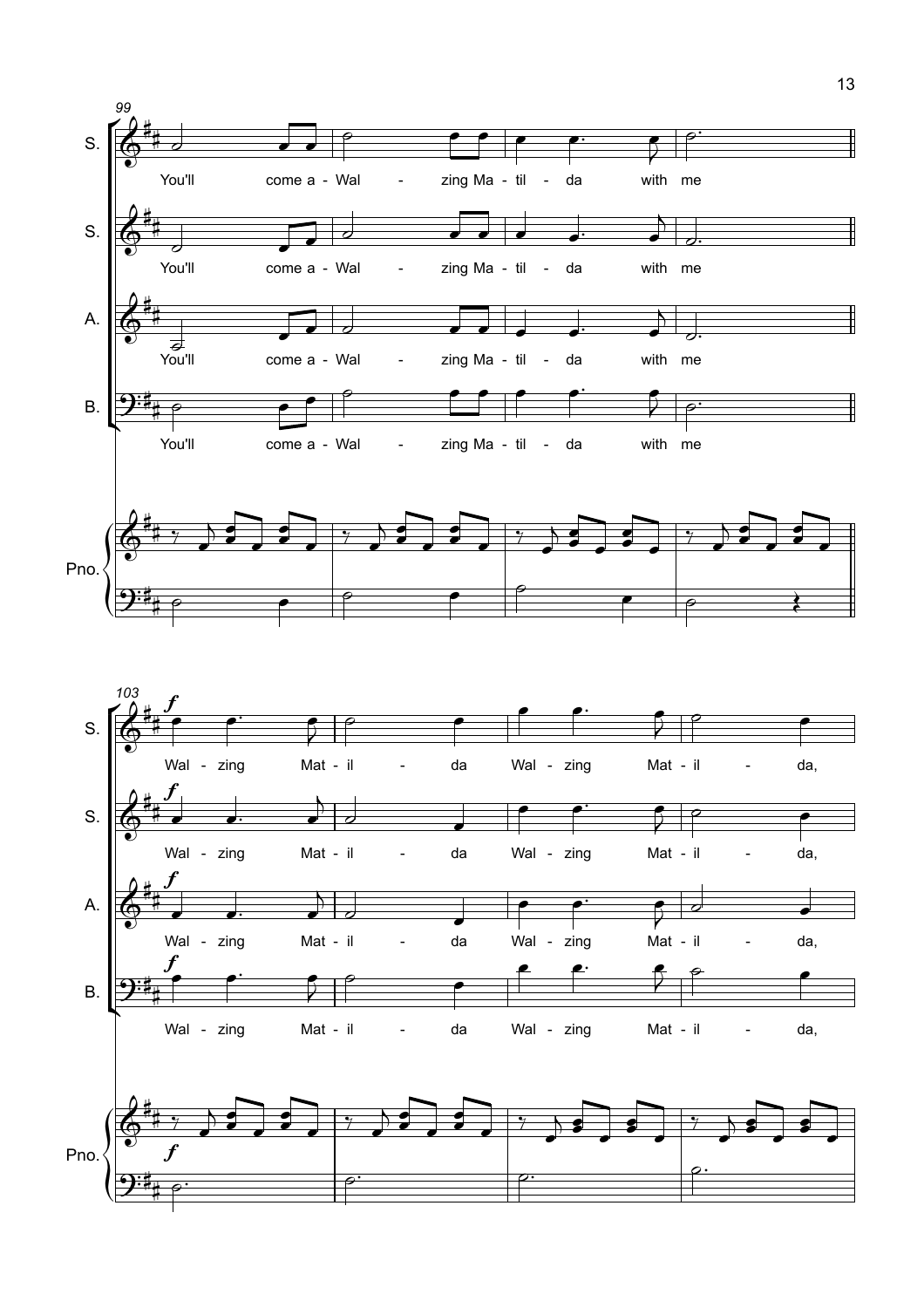![](_page_36_Figure_0.jpeg)